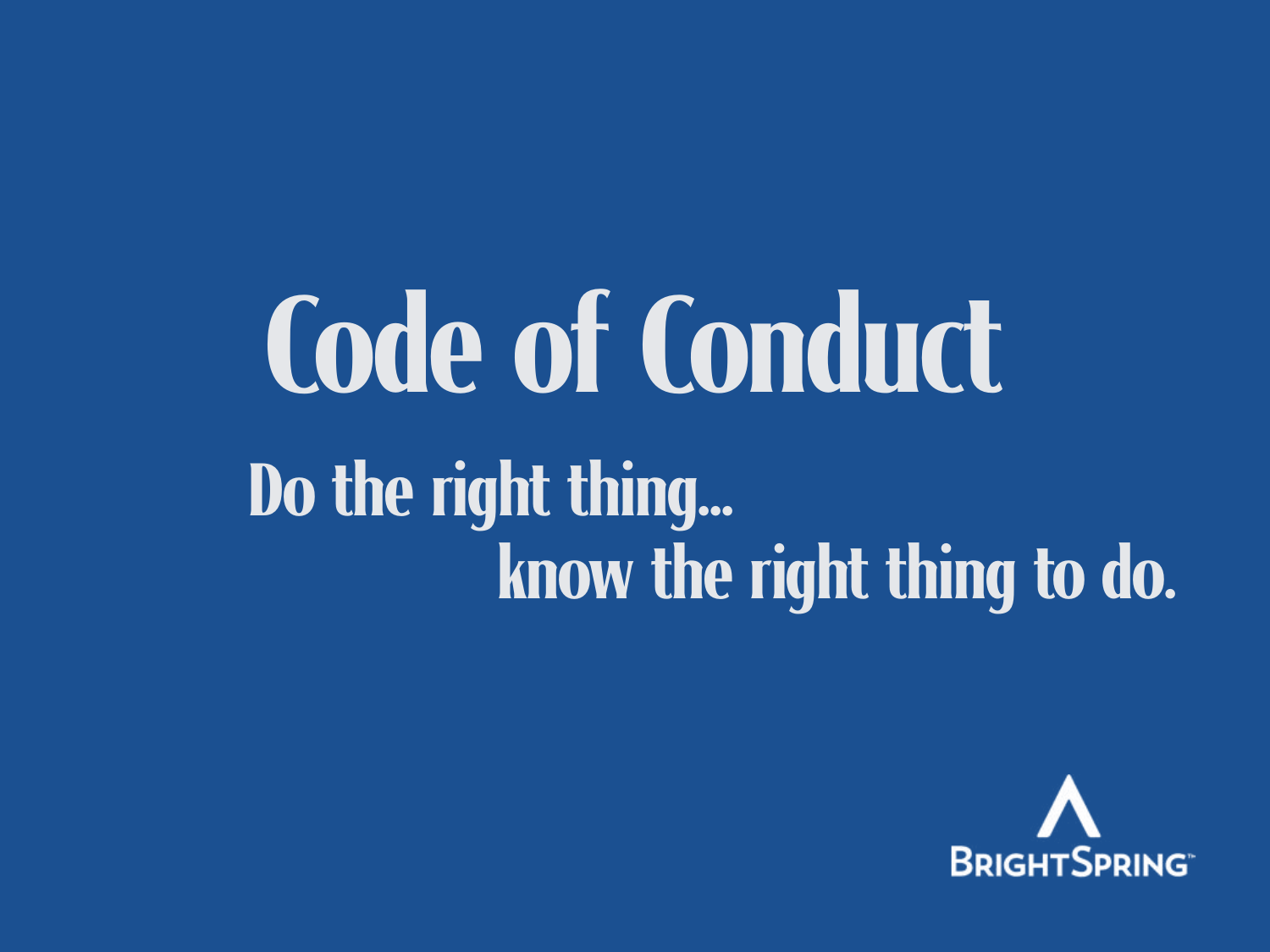

Making a difference in people's lives and communities.

*Creating optimal environments for people in need of assistance, through attentive and quality service principles. So they can live their best life.*

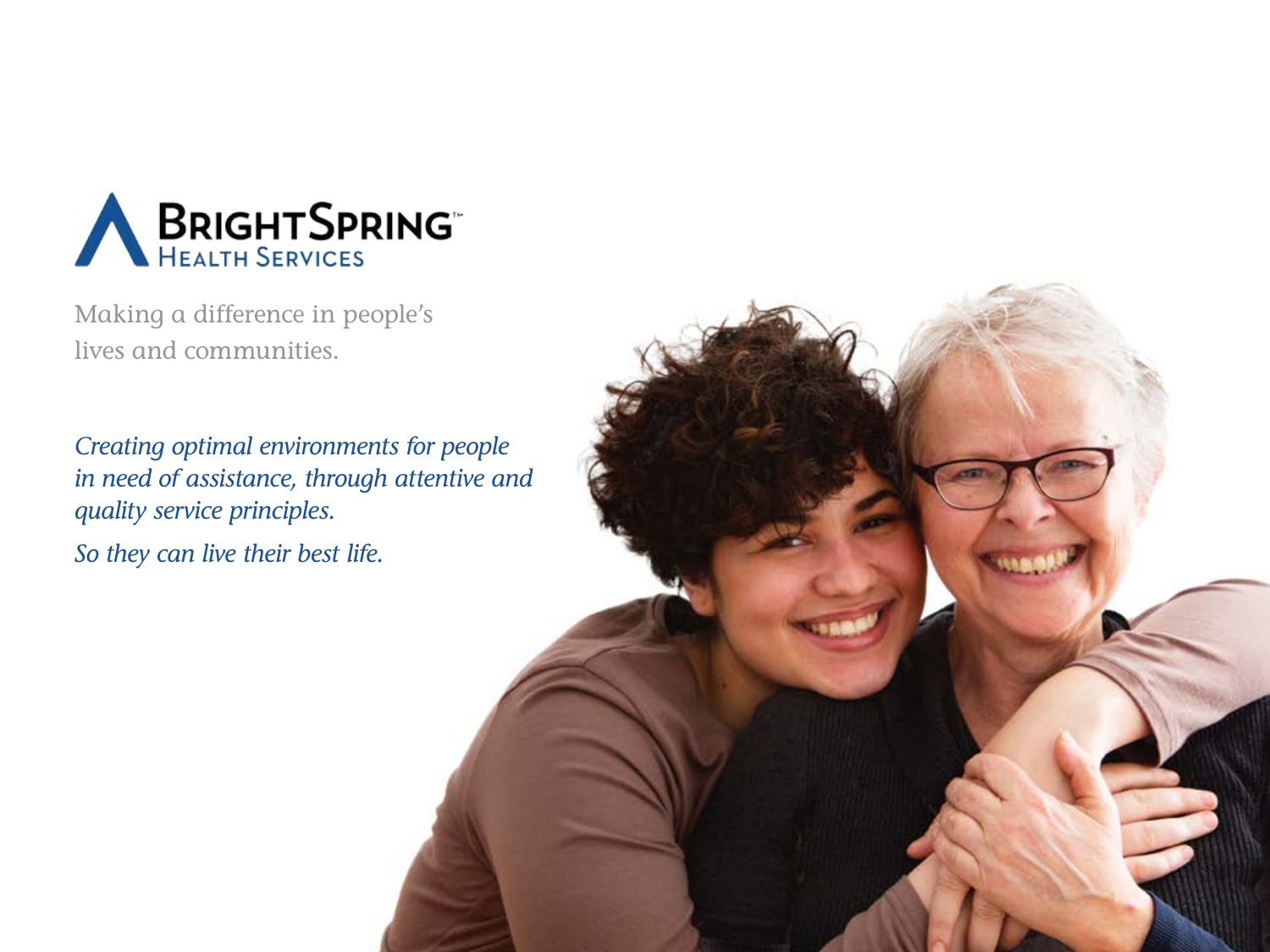### Table of Contents

#### **Code of Conduct**

#### *Leadership*

| Kickbacks, Gratuities and Anti-Bribery 10 |  |
|-------------------------------------------|--|
|                                           |  |
|                                           |  |
|                                           |  |
|                                           |  |
|                                           |  |
|                                           |  |

#### *Environment*

| Quality of Supports and Services 12               |
|---------------------------------------------------|
| Privacy Rules and Guidelines 12                   |
| Rights of Individuals We Support 13               |
|                                                   |
|                                                   |
|                                                   |
| Funds and Private Property of People We Support14 |
| Alcohol- and Drug-Free Work Environment14         |
|                                                   |
| Equal Employment Opportunity  15                  |
|                                                   |
|                                                   |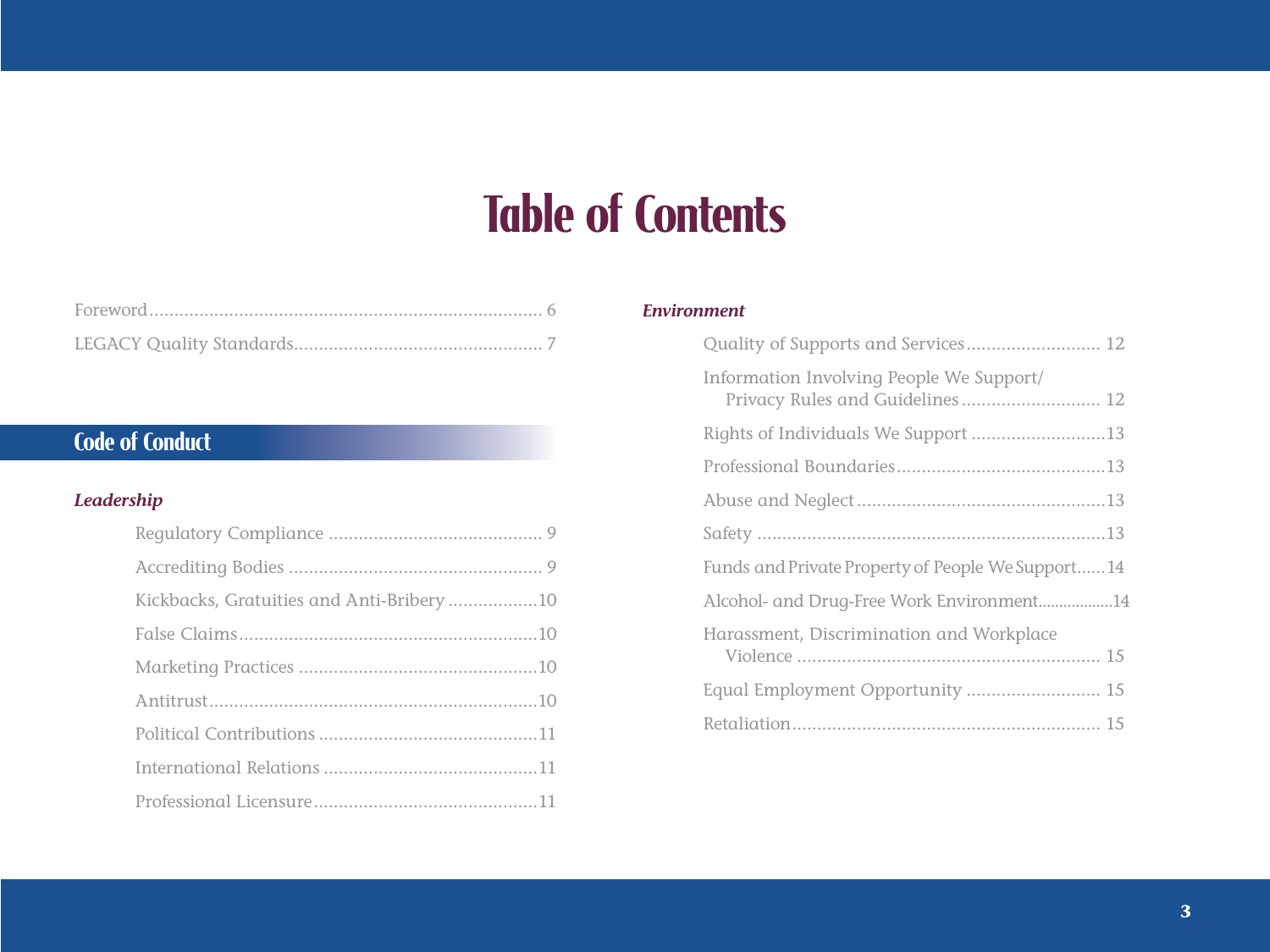#### *Get Going!*

| Reporting of Time Worked and Services Provided17 |  |
|--------------------------------------------------|--|
| Financial Disclosure, Insider Information and    |  |
|                                                  |  |
|                                                  |  |

#### *Attitude*

Violations of the Code of Conduct ..........................19

#### *Communication*

#### *You!*

| Managing Company Resources and Assets 23      |  |
|-----------------------------------------------|--|
|                                               |  |
|                                               |  |
|                                               |  |
| Accuracy, Retention and Disposal of Documents |  |
|                                               |  |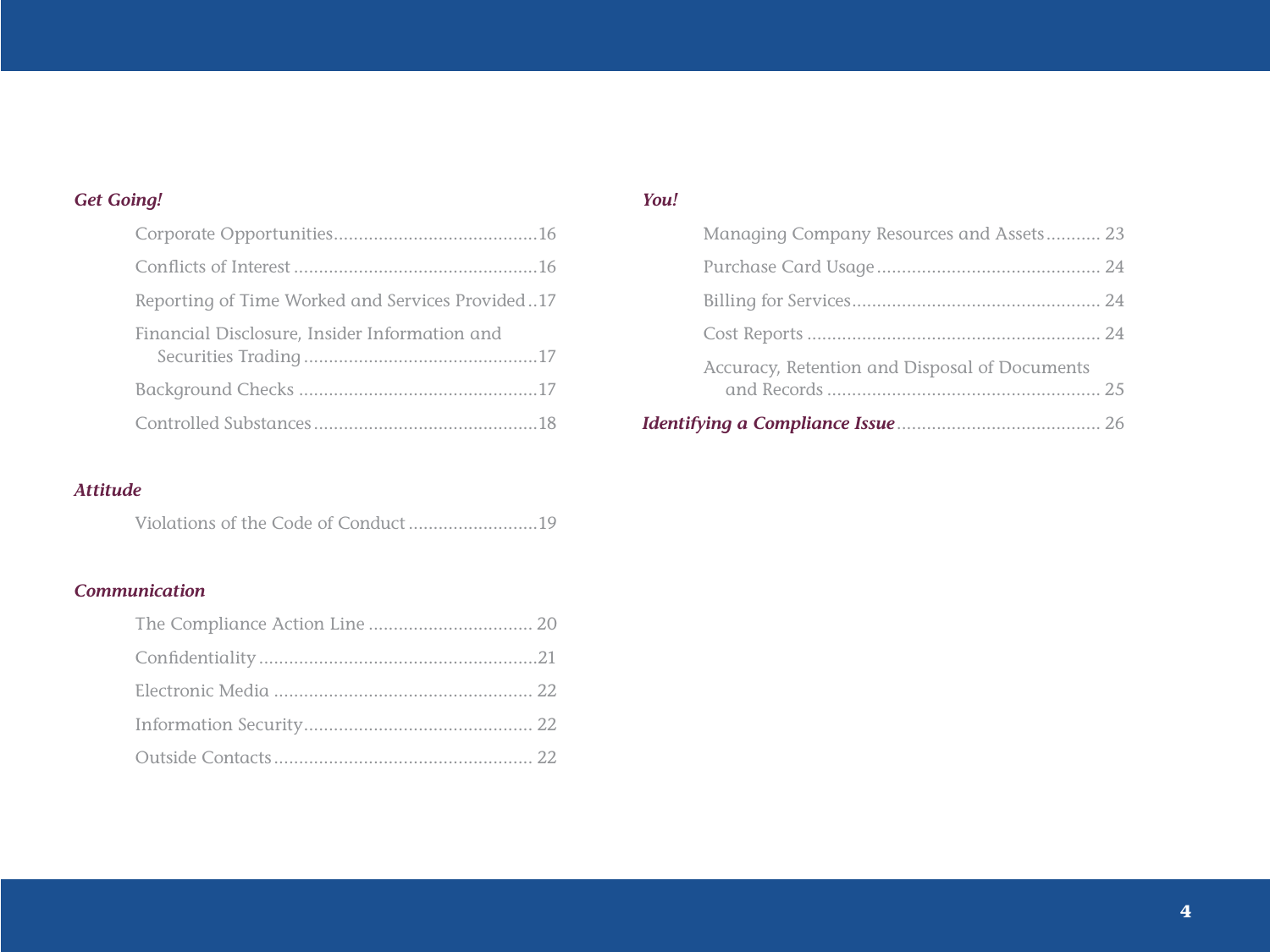BrightSpring is committed to providing the highest quality supports to all persons. It is our responsibility to ensure an ethical and compassionate approach to service delivery and management. With the growth in our services and personnel over the past few years, it is vital for BrightSpring to maintain our high standard of quality, compliance and ethical behavior. We have enhanced our existing programs by formalizing the necessary compliance activities for Bright-Spring to achieve an effective Compliance Program.

BrightSpring's commitment to compliance was demonstrated by the Board of Directors when they signed the Resolution formally creating the Compliance Program on January 10, 2001. The Compliance Program is based upon standards that serve as a guide to each employee's conduct involving our operations and the people we support.

A very important element of an effective compliance program is a Code of Conduct. The Code of Conduct has been reviewed by Regional/Divisional Management and Resource Center Leadership and has been approved by the Ethics and Compliance Committee of the Board of Directors.

It is critical that you understand your responsibility to not only adhere to these principles of conduct, but to also actively participate in

and promote compliance.

We are committed to the ideals in our Common Purpose and in this Code of Conduct. We are equally committed to ensuring that our actions consistently reflect our words. In this spirit, BrightSpring is committed to be the best diversified health and human services provider in serving populations of various needs in our communities, creating optimal environments that foster independence, safety and outcomes through best-in-class services, an innovative and technology-led approach, and highly engaged people.

We expect all of our colleagues' actions to reflect the high standards set forth in this Code of Conduct. However, no code of conduct can substitute for our own internal sense of ethics, honesty and integrity.

Should you find yourself in a work situation that just "does not feel right," please discuss the situation with your supervisor, another member of local management, your regional/divisional management team or any member of the Compliance Department.

You may also call the Compliance Action Line at 866.293.3863. You have our personal assurance there will be no retaliation for asking questions or raising good-faith concerns about the Code of Conduct or

for reporting possible improper conduct. Improper use of the Compliance Action Line for intentional false reporting, however, will lead to corrective action.

In closing, we trust you as a valuable member of our team. We ask you to assist us and all of our colleagues at BrightSpring in supporting the values and principles which are critical to achieving our mission.

Jon Kennaace

*Jon Rousseau, President and CEO*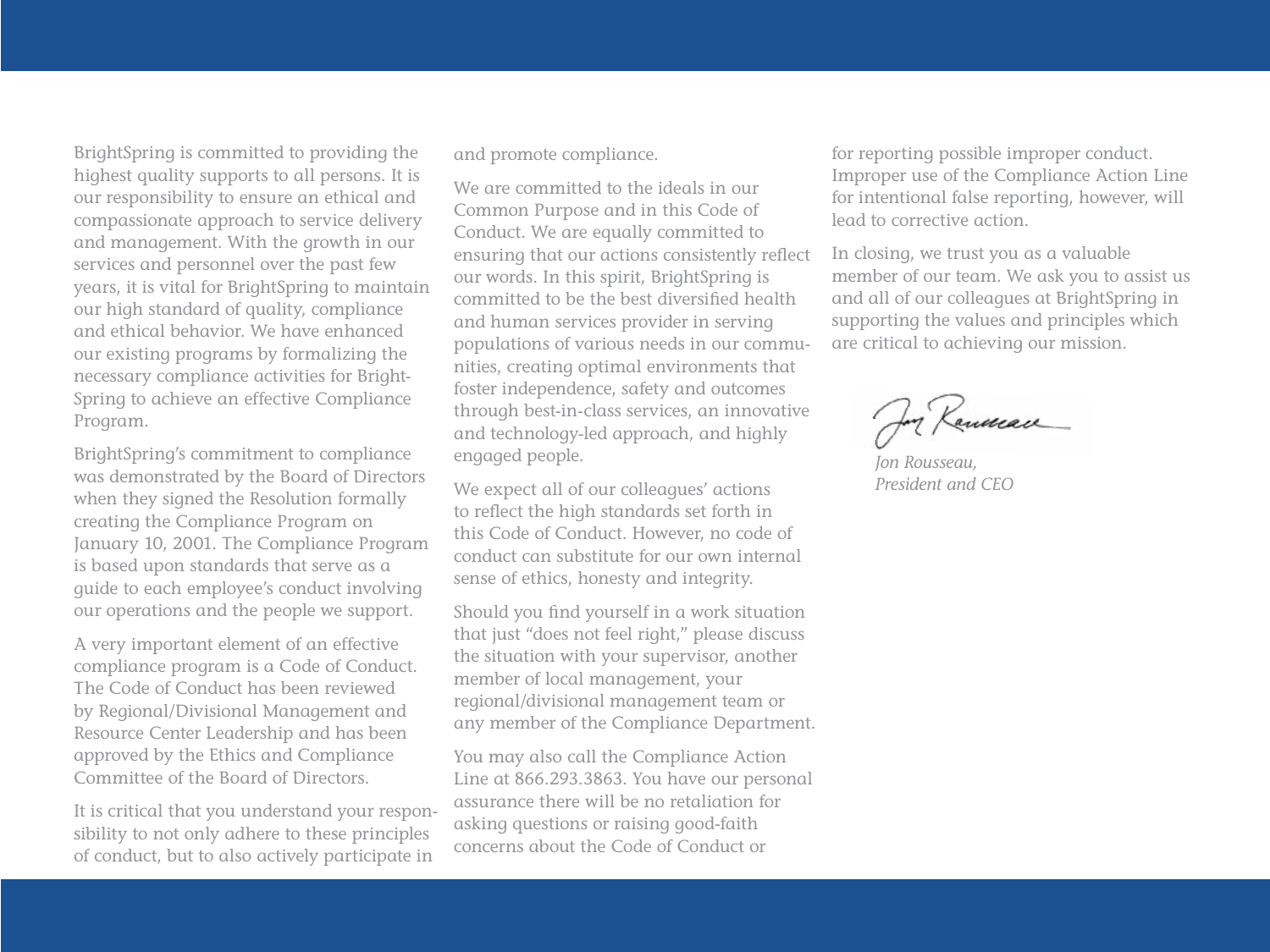### **Foreword**

BrightSpring is committed to demonstrating the reliability, honesty, and the highest degree of business integrity expected of a publicly traded company and a participant in local, state and federal programs. Because of this commitment, BrightSpring maintains a Compliance & Ethics Program (the "Program").

Constant vigilance is necessary to avoid impropriety and the appearance of impropriety as well as to avoid intentional and unintentional inaccuracies in public reporting and public communications about BrightSpring and its business. Bright-Spring's Code of Conduct has been created to set standards for and to promote (1) honest and ethical conduct; (2) avoidance of actual or apparent conflicts of interest; (3) compliance with applicable federal, state and local governmental laws, regulations and rules; (4) compliance with BrightSpring's policies and procedures; (5) prompt internal reporting to appropriate persons of violations of the Code; (6) full, fair, accurate, timely and understandable disclosure in reports and documents that BrightSpring may file with or furnish to the Securities and Exchange Commission and in other public communications BrightSpring makes; and (7) accountability for adhering to the Code.

Any exception of this Code may be made only by the Board of Directors or its designee and will be promptly disclosed as required by law or stock exchange rules.

Although the implementation and enforcement of the Program will

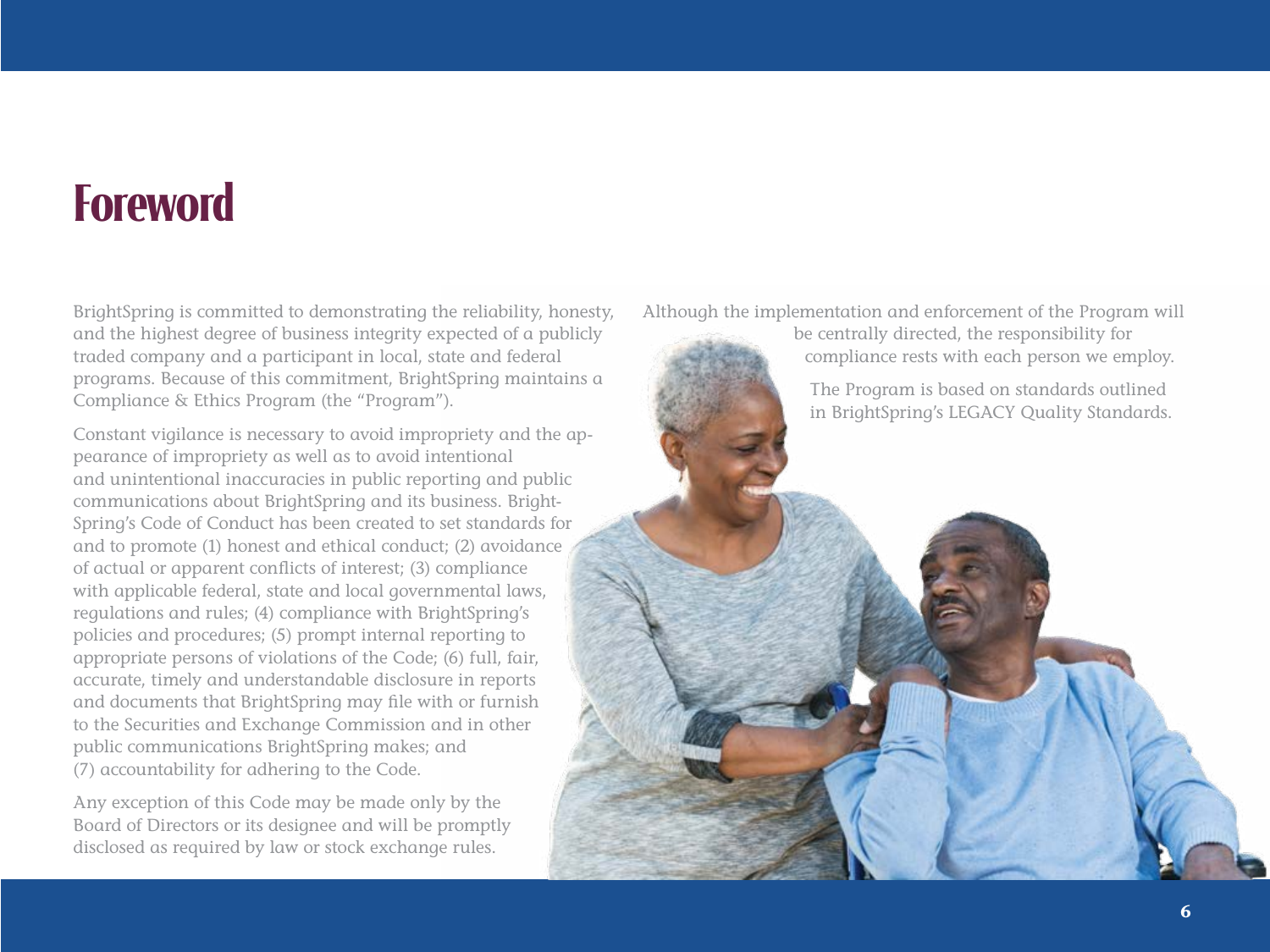### BrightSpring's LEGACY Quality Standards

| <b>Leadership</b>    | Everyone is a leader. Establish purpose and coach to make<br>others better. A sense of high integrity and accountability –<br>do what you say you are going to do.                                     |
|----------------------|--------------------------------------------------------------------------------------------------------------------------------------------------------------------------------------------------------|
| <b>Environment</b>   | A people-focused environment. Collaborate among a<br>trusting team; police your environment. Be transparent and<br>honest and reward good performance. Attract, develop and<br>retain the best people. |
| <b>Get Going!</b>    | Know your business! Take action to set and hit goals. Work<br>smart and efficiently, moving with a sense of purpose and<br>urgency.                                                                    |
| <b>Attitude</b>      | See the possibilities. Take a positive, can-do approach<br>because it is contagious. Aim high and expect excellence.<br>Take ownership and control – continuously improve.                             |
| <b>Communication</b> | Everyone in the know. Coordinate through communicating<br>so people know what's going on.                                                                                                              |
| You!                 | Be an example. Set high standards but note progress and the<br>good. Your character shows in everything you do. Do your<br>part, build your team and have fun.                                         |

BrightSpring's LEGACY Standards require a commitment from each employee for its success. Employees are expected to follow Bright-Spring's LEGACY Quality Standards in their daily interactions with clients and clients' family members, co-workers and other persons they encounter as a part of their employment with the Company.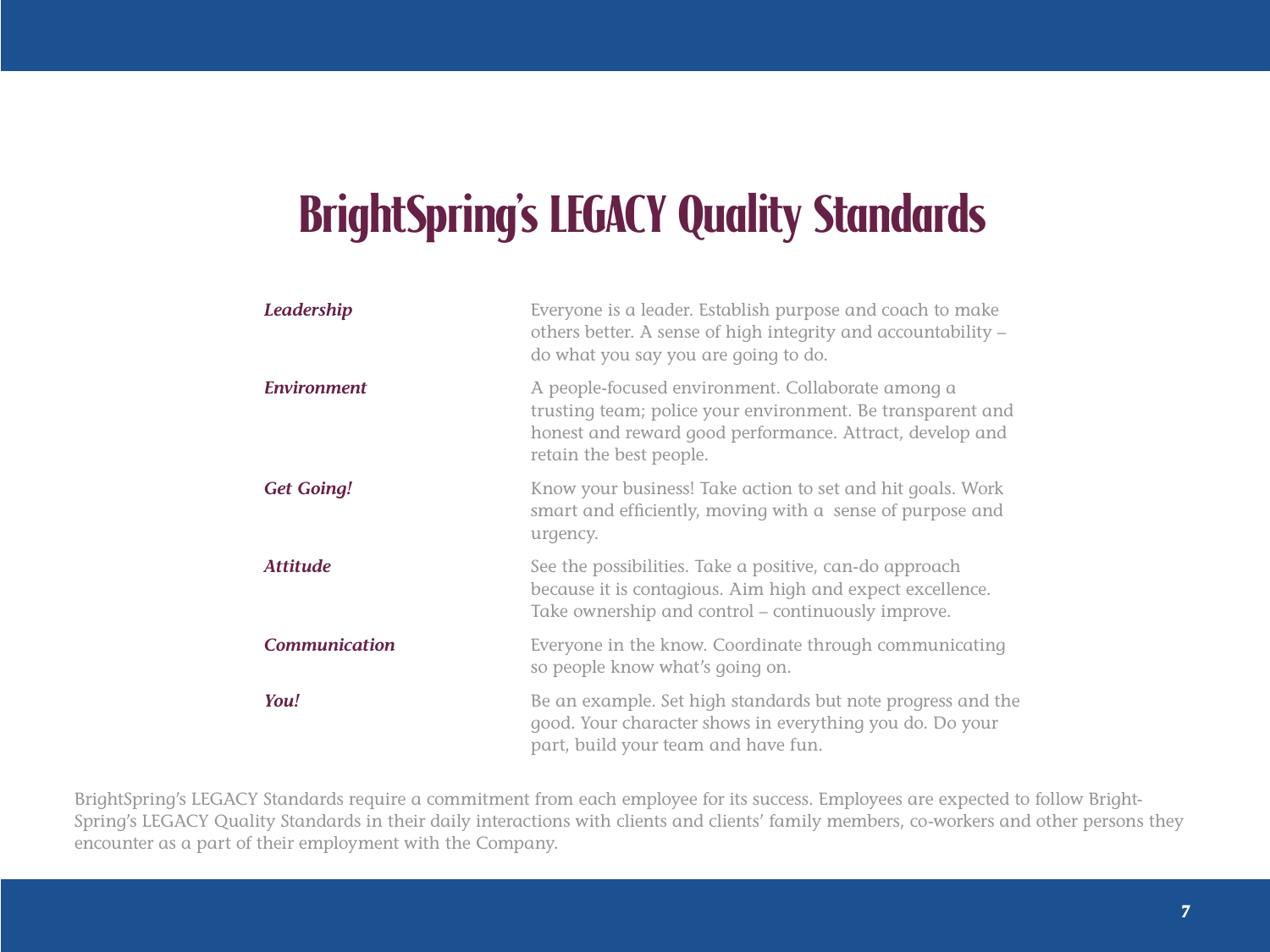# Code of Conduct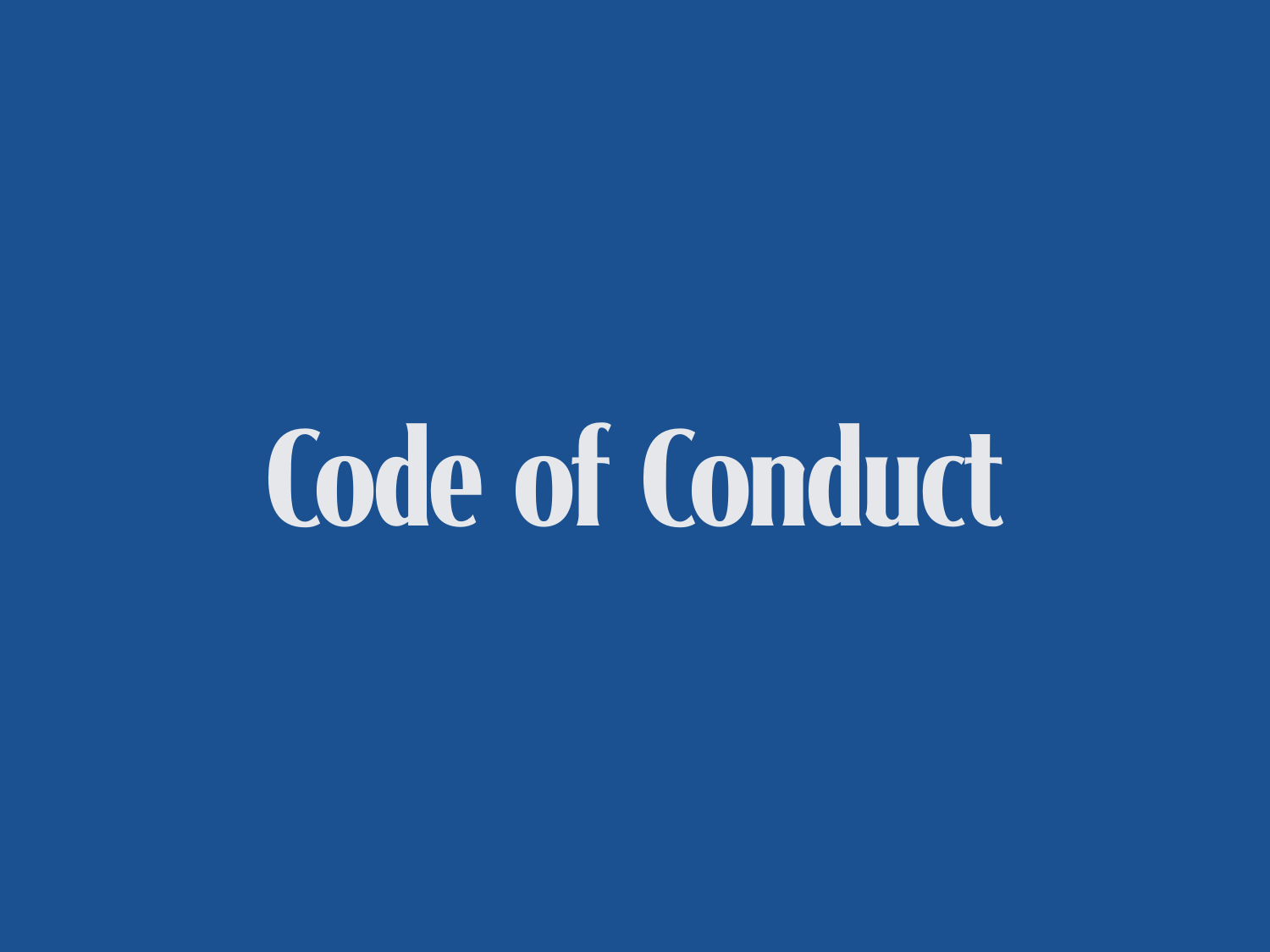### Leadership

#### *Regulatory and BrightSpring Policy Compliance*

Regulatory Compliance means following all applicable federal laws, regulations and standards such as those set forth by the Centers for Medicare & Medicaid Services (CMS) and the Department of Labor (DOL), along with state and local laws, regulations, and standards. BrightSpring Policy Compliance means following all applicable Company policies and procedures. It is your responsibility to do your part to ensure that all applicable laws and regulations are followed in the course of daily business. While these laws and regulations can sometimes be confusing and complex, you may contact your immediate supervisor, local/regional management team or any member of the Compliance Department to ask any questions.

#### *Accrediting Bodies*

Certain operations may be required to or may voluntarily seek accreditation through an accrediting body. Accrediting bodies are outside agencies or organizations that are certified or licensed by federal and/or state government to review and certify that an organization conducts business according to certain standards. Examples of accrediting bodies are the joint Commission for the Accreditation of Healthcare Organizations (JCAHO), Com mission on Accreditation of Rehabilitation Facilities (CARF),

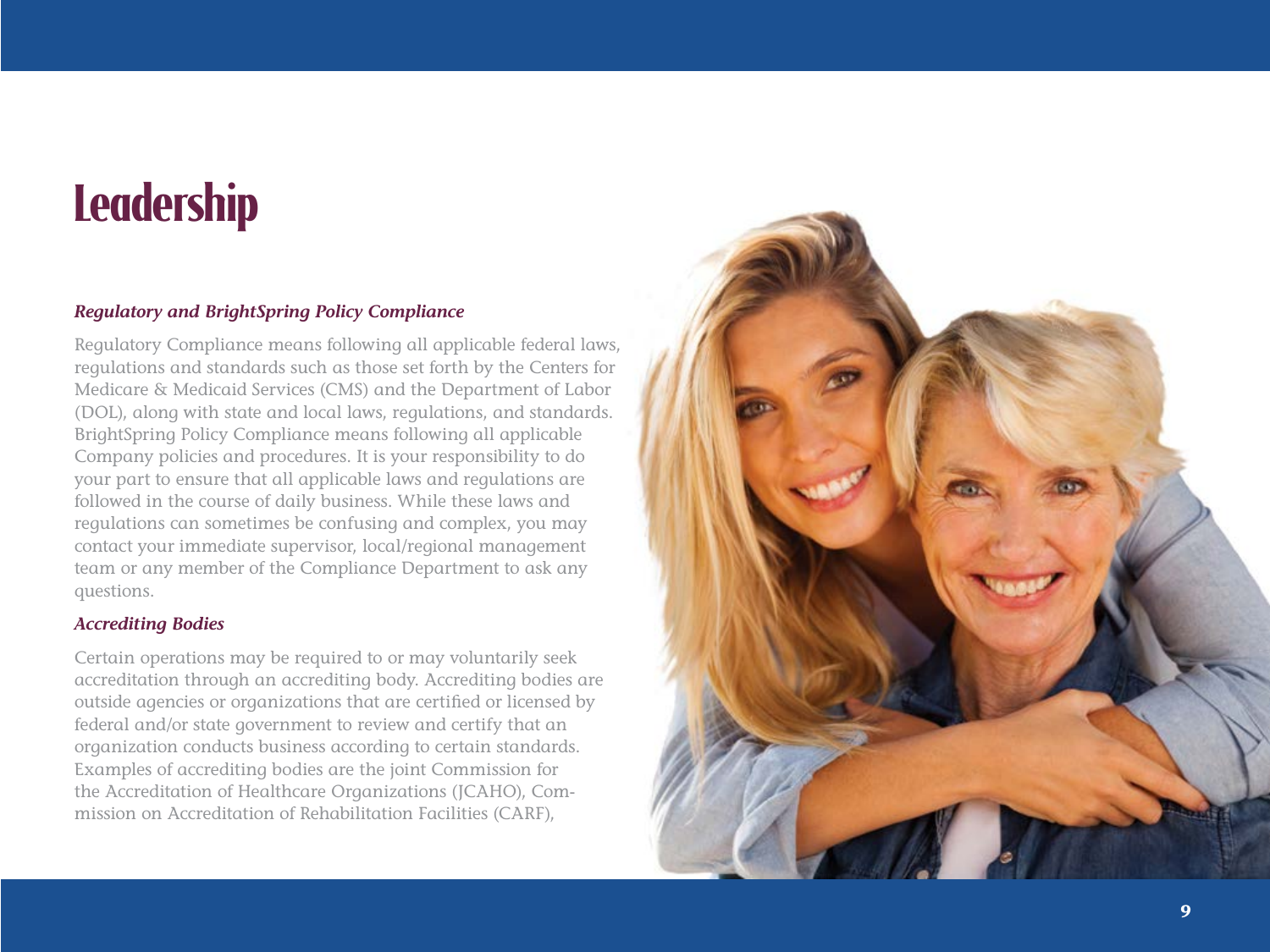and The Council on Quality and Leadership in Support for People with Disabilities. Loss of accreditation can make it difficult for an organization to conduct business. It is important that every person employed at BrightSpring follow the applicable rules and regulations to maintain accreditation from these agencies.

#### *Kickbacks, Gratuities and Anti-Bribery*

Federal and state laws prohibit BrightSpring and its employees from offering anything of value to a person or entity in order to influence or refer a person needing supports. These laws also prohibit Bright-Spring and its employees from accepting anything of value under similar circumstances. In addition, BrightSpring policy prohibits the acceptance of gratuities, in the form of gifts or money, from the individuals we support, family members, guardians or vendors. Gifts and/or money should be returned with an explanation that Company policy does not permit acceptance.

Anti-kickback laws can be highly complex so employees should promptly refer any questions to the Compliance Department. The Compliance Department may refer the question to legal counsel, as appropriate.

#### *False Claims*

BrightSpring and its employees are prohibited from filing false claims for payment to federal, state, local or private funding sources. False claims are usually related to billing for services that do not meet federal and/or state laws and regulations. Billing practices that violate these laws include (1) filing a claim for services that were not performed or were not performed as described on the claim form; (2) filing a claim for services that were performed but were not

medically or otherwise necessary; or (3) submitting a claim containing information you know to be false.

The federal False Claims Act and similar state or local laws impose civil liability on any person or entity who submits a false or fraudulent claim for payment to the United States government. A false claim can result in serious civil and/or criminal penalties against BrightSpring and individual employees, including significant financial penalties and criminal prosecution. BrightSpring policies include information on False Claims Acts, employee protections under these laws, and BrightSpring's internal procedures for detecting fraud, waste and abuse.

#### *Marketing Practices*

The marketing practices of BrightSpring must always be based on factual information. We do not engage in negative comments regarding other providers of service. Distortion of the truth or making false claims is strictly prohibited. (See also Kickbacks, Gratuities and Anti-Bribery.)

#### *Antitrust*

The purpose of antitrust laws is to create a level playing field in the marketplace, as well as to promote fair competition. You must always follow all applicable laws and regulations designed to regulate competition. Actions that violate antitrust laws include entering into or negotiating an agreement with a competitor to (1) fix prices (rates) at any level or fix other terms of service; (2) allocate customers or markets; or (3) boycott a supplier or customer. If you have any questions regarding the appropriateness of any form of negotiation or agreement, you should refer your questions to the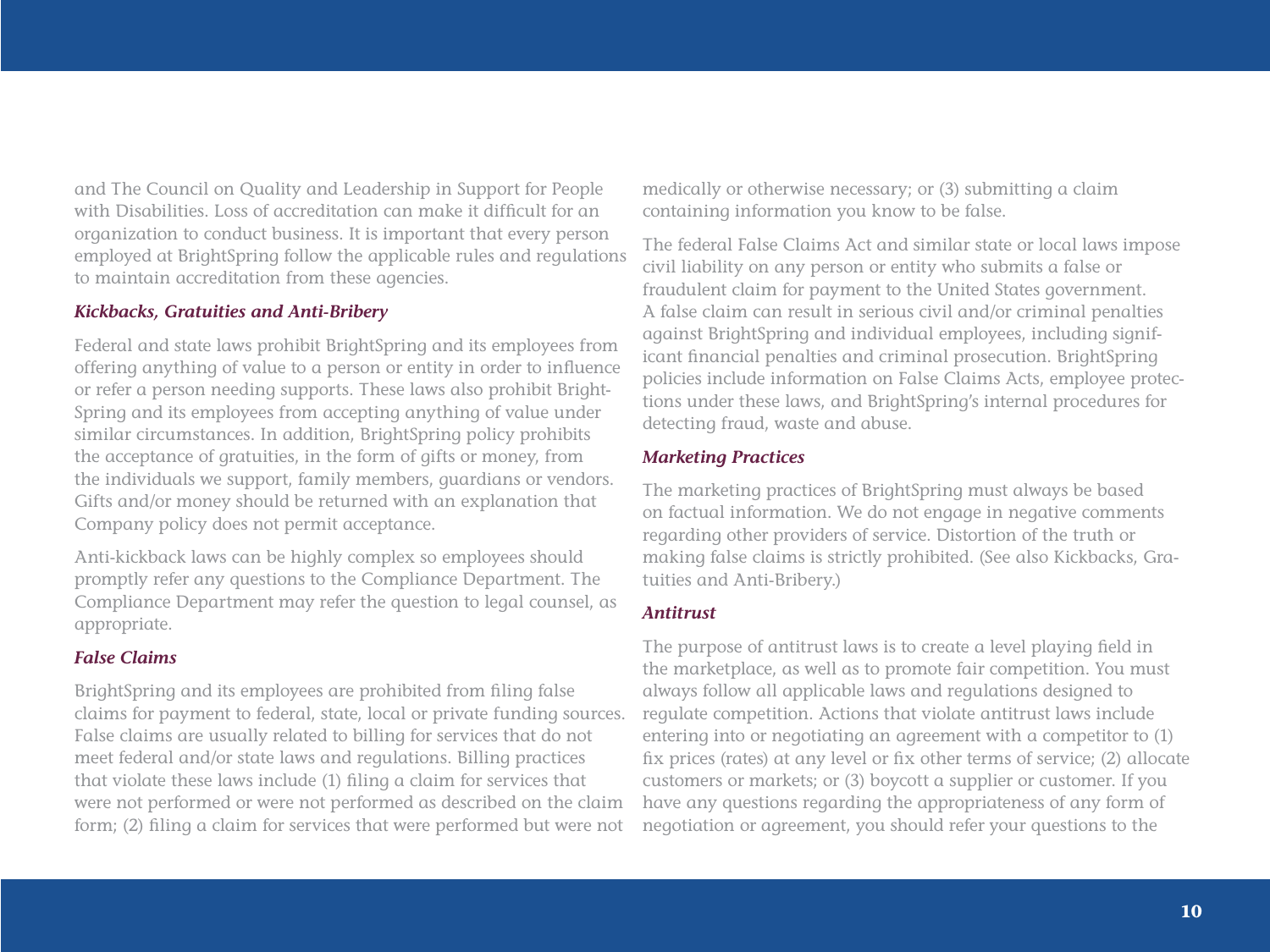Legal Department. However, any suspected violations are to be referred to the Compliance Department. The Compliance Department will consult with legal counsel, as required.

#### *Political Contributions*

Because public policy issues have the potential to impact the Company's business, its employees, and the people we serve, the Company's management believes that in certain cases it may be appropriate and in the Company's best interests to use its resources to make political contributions. Therefore, if legally permissible, such contributions may be made by the Company with the prior written approval of the Vice President for Government Relations. BrightSpring has also established a Political Action Committee (PAC), which is funded through voluntary contributions from employees. Most political con tributions are made by the PAC. The Government Relations Department is responsible for compliance with all federal and state laws. Employees have a constitutionally protected right to support political candidates and issues of their choosing. While engaged in such activities, employees must at all times make clear that their views and actions are their own, and not those of BrightSpring. At times, BrightSpring may alert you of public policy issues that may impact BrightSpring's business. The Company may ask for volunteers to make personal contact with government officials or to write letters to present our position on specific issues. If you have any questions regarding political activity, you may contact the Government Relations Department.

#### *International Relations*

BrightSpring employees must follow the laws of the jurisdiction wherever they are around the world, as well as comply with the Foreign Corrupt Practices Act of the United States. Our objective is to be a good corporate citizen wherever we operate.

#### *Professional Licensure*

If any BrightSpring staff are licensed or certified clinicians (including but not limited to physician, nurse, physical therapist, speech therapist, occupational therapist, social worker, pharmacist, etc.), they will uphold the clinical practice guidelines promulgated for their specific license or certification. Moreover they will maintain the current status of their licensure or credentials and comply at all times with federal and state requirements for their discipline.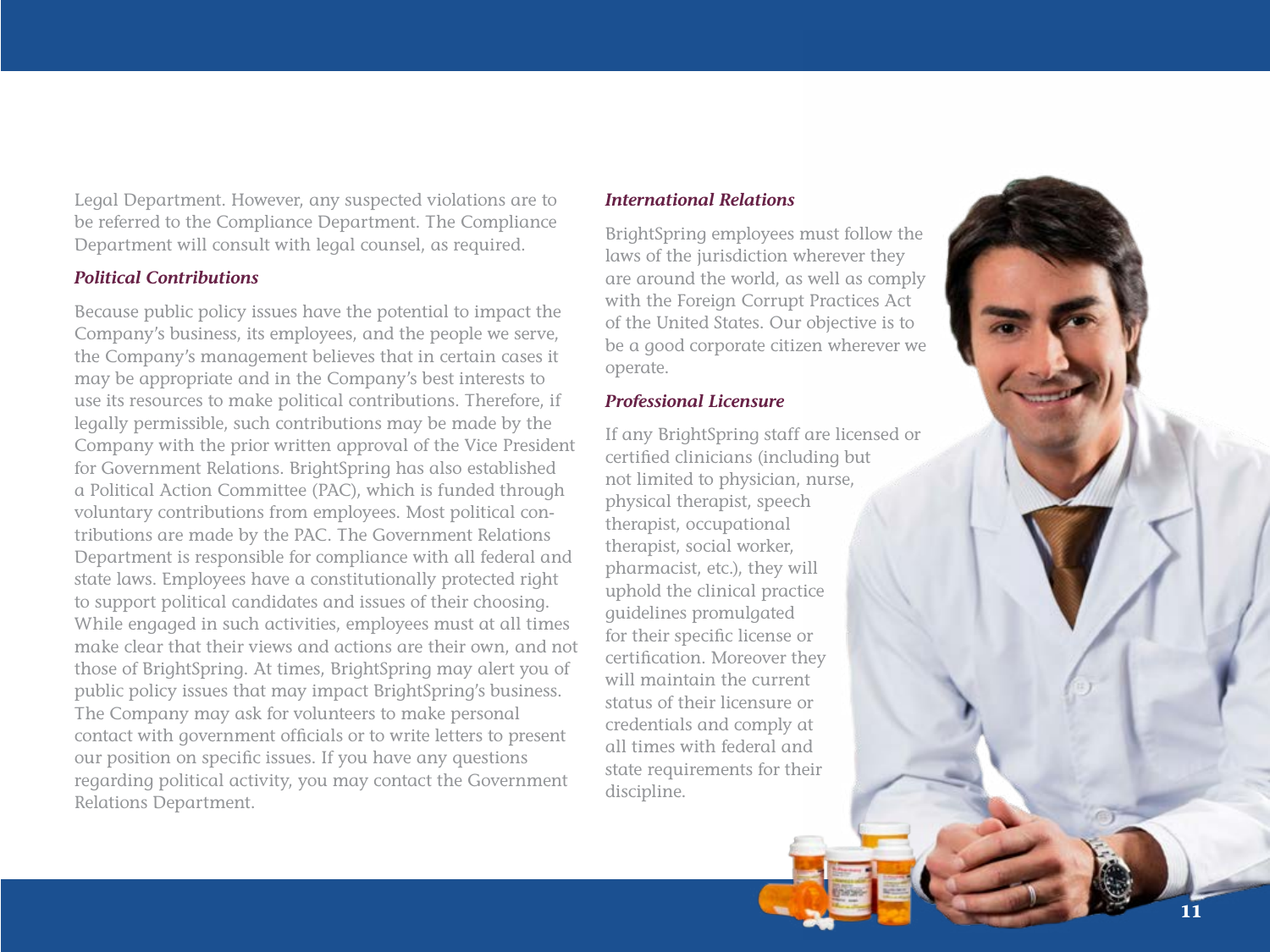### Environment

#### *Quality of Supports and Services*

BrightSpring provides individualized quality supports and services to all persons. We treat all people with respect and care.

#### *Information Involving People We Support/ Privacy Rules and Guidelines*

All information concerning persons supported by BrightSpring must be considered confidential and access limited to the person supported, guardian or legal representative, persons providing support or other persons specifically authorized.

All programs and services must ensure that the individual's right to privacy is honored at all times. Without specific informed authorization, any information, whether written, electronic or social media, video,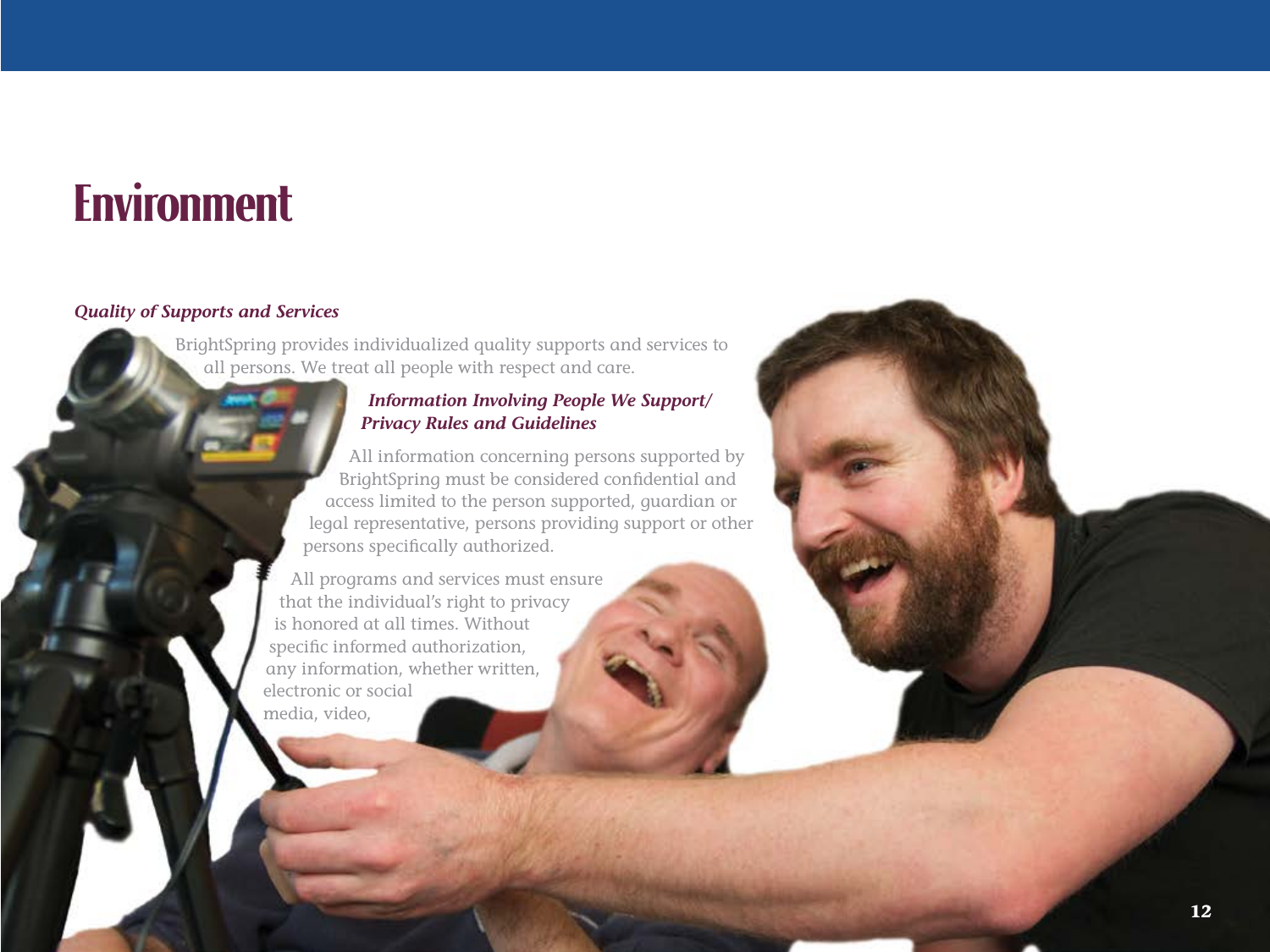photographic, audio or other personal information, may not be disclosed.

BrightSpring collects information about a person's medical history, social history, treatment history and personal goals and abilities in order to provide the best possible supports. We recognize the sensitive nature of this information and are committed to maintaining confidentiality as required by local, state and federal regulations.

Under the Health Insurance Portability and Accountability Act (HIPAA) and the Health Information Technology for Economic and Clinical Health Act (HITECH), you may discuss person-specific health/medical information with others only when necessary to provide a service or as required by law. Person-specific information may be released for all other purposes only with written authorization from the person supported or that person's legal guardian, as appropriate.

You may not disclose protected health information that violates the privacy of any person supported because this is a violation of the HIPAA privacy rules. BrightSpring's HIPAA policies and procedures give more specific guidance regarding the privacy rules. Any questions regarding protected health information should be discussed with your Executive Director, Center Director, or Project Director. If a question remains, please refer it to BrightSpring's Chief Compliance and Privacy Officer in the Resource Center.

#### *Rights of Individuals We Support*

BrightSpring is an advocate of rights for the persons supported in all its programs. Each person is provided with a written statement

of rights when services with BrightSpring begin. Family and/or legal guardians are also given a copy of this statement of rights. The statement includes the civil rights of the person supported to make informed decisions regarding services and supports.

As providers, we will also be sensitive to cultural beliefs and practices of the people we support.

#### *Professional Boundaries*

BrightSpring places a high priority on our relationships with the people we support. You must maintain the highest level of professional conduct when building relationships with individuals we support, their families and their friends. This includes maintaining physical boundaries by respecting personal space. You must treat all persons we support with equal respect and avoid having "favorites" or treating a person we support "special" in relation to other people we support. You must be aware of policies at your operation regarding relationship boundaries with the people we serve.

#### *Abuse and Neglect*

BrightSpring does not tolerate abuse and neglect of the individuals we support. If you are aware of abuse or neglect, your obligation is to report it immediately through the established channels at your operation. There are time frames for reporting such incidents in each state, and it is very critical for you to follow the guidelines at your operation. It is your responsibility to uphold the mission statement of providing respect and care.

#### *Safety*

BrightSpringoperations must comply with all company, local,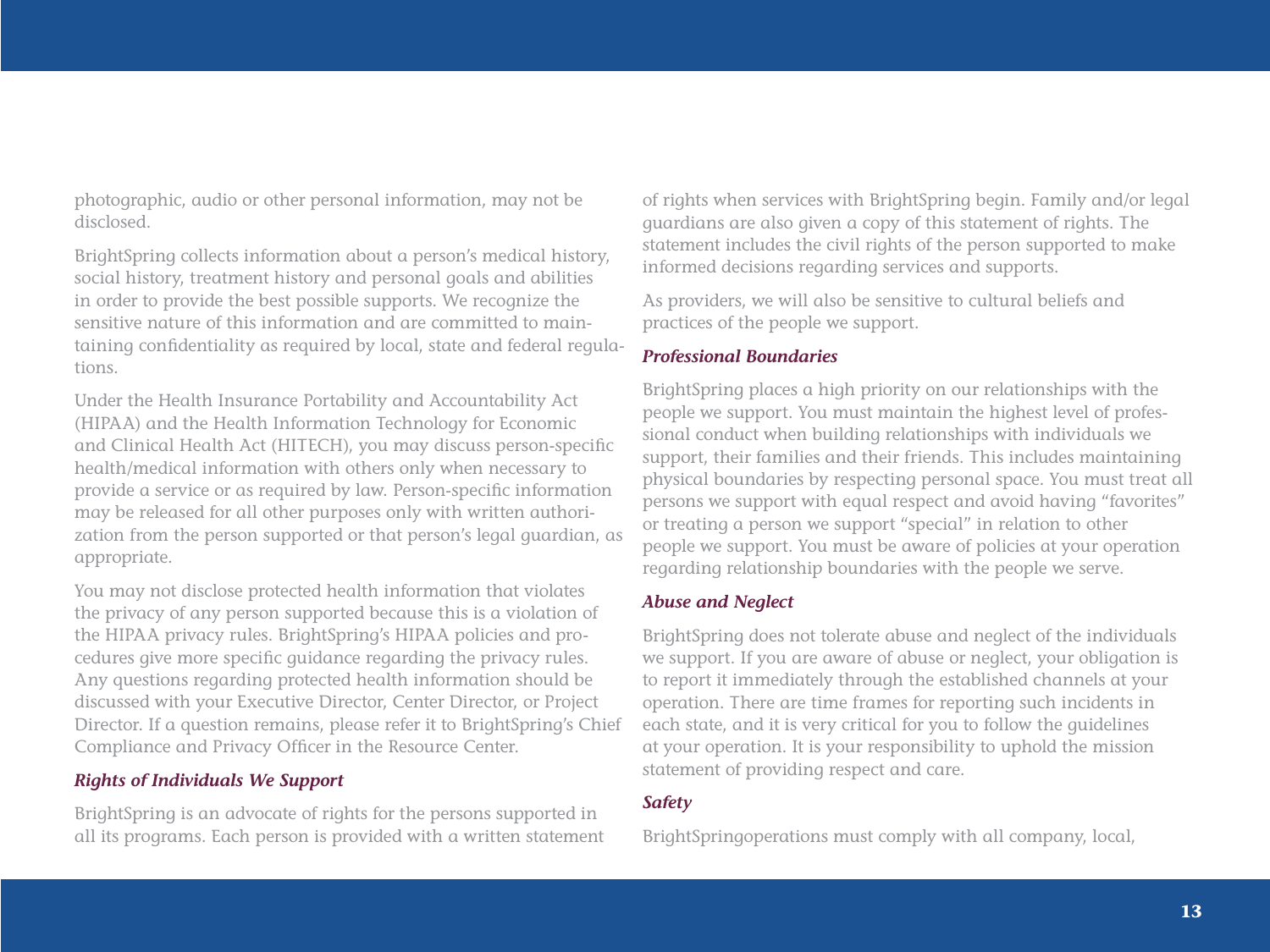state and federal rules/regulations that promote the protection of workplace health and safety. You must be familiar with safe workplace practices and safety regulations related to your job and to your working environment. It is important for you to report to your supervisor any workplace injury, as well as any situation presenting a danger of injury so that it can be corrected immediately.

#### *Funds and Private Property of People We Support*

BrightSpring employees may not wrongfully or unlawfully use funds, property or the identities of individuals we support. Bright - Spring will not tolerate the misappropriation of assets whether in the custody of BrightSpring or in the custody of the individual. BrightSpring employees have a duty to maintain adequate records of an individual's funds and property in the company's custody so that the funds and property may be promptly accounted for or delivered to the individual we support or their designated representative upon request. An individual's assets in the custody of BrightSpring shall be used only for the means intended for the benefit of the individual. In addition, BrightSpring employees may not purchase or borrow money or belongings from individuals we support or their family members.

#### *Alcohol- and Drug-Free Work Environment*

BrightSpring is committed to an alcohol-free and drug-free work environment to protect the interests of our employees and the people we support. You must report for work free of the influence of alcohol and illegal drugs. Reporting to work under the influence of alcohol or any illegal drug, having alcohol or any illegal drug in your system, or using, possessing or distributing any illegal drug while on work time or property will result in corrective action, up to and including termination of employment.

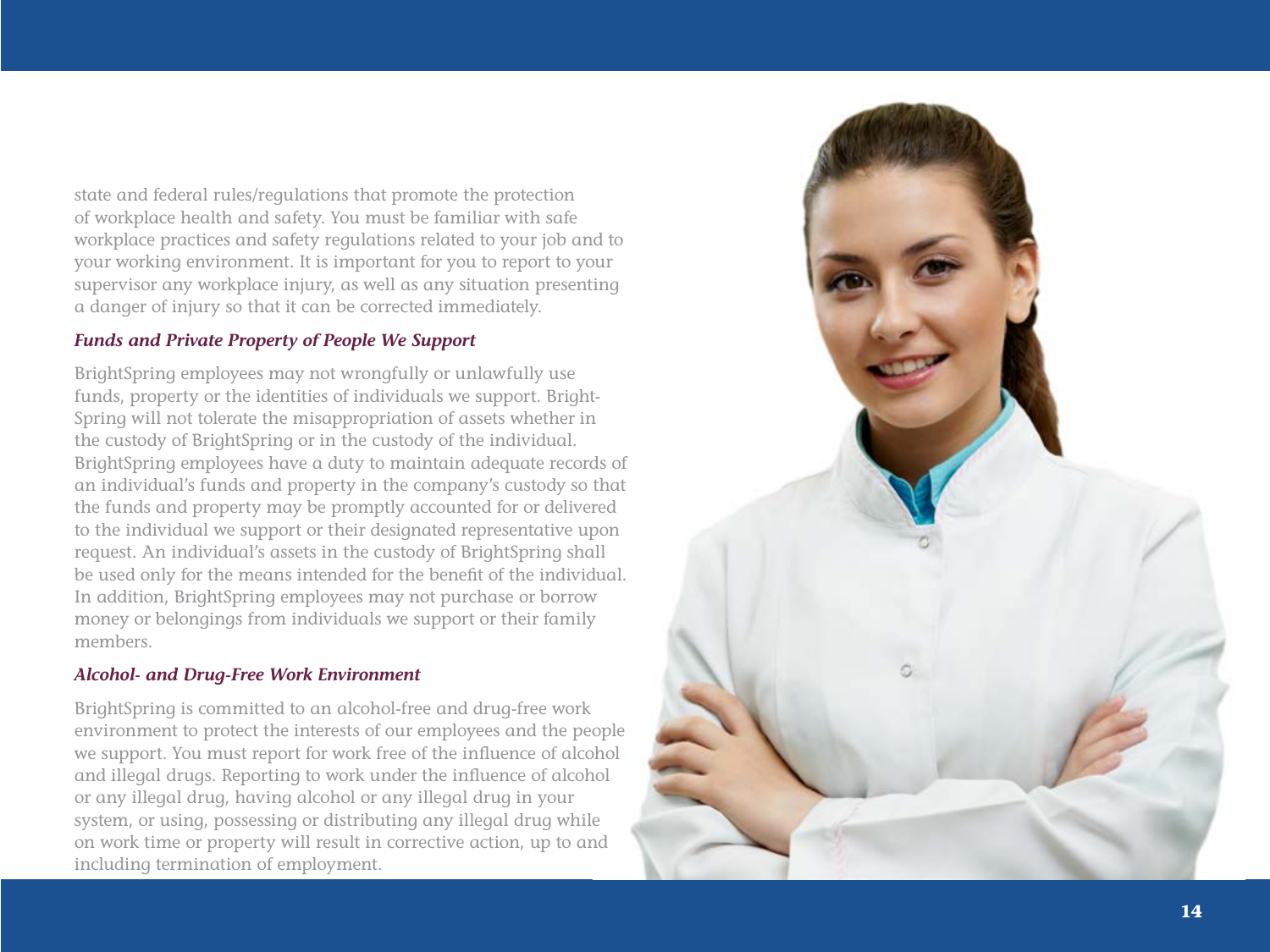#### *Harassment, Discrimination and Workplace Violence*

You have the right to work in an environment free of harassment and/or discrimination. BrightSpring will not tolerate harassment or discrimination by anyone based on the personal characteristics or cultural backgrounds of those who work with us or whom we support. Degrading or humiliating jokes, slurs, intimidation, or other harassing conduct, regardless of the medium in which it is shared, is not acceptable in our workplace.

Any form of sexual harassment is strictly prohibited. This prohibition includes unwelcome sexual advances or requests for sexual favors in conjunction with employment decisions.

Harassment also includes incidents of workplace violence. Workplace violence includes threats of physical violence, robbery and other commercial crimes, stalking or domestic violence, violence directed at the employer, terrorism and hate crimes committed by current or former employees.

As part of our commitment to a safe environment for our employees and the individuals we serve, we prohibit employees from possessing firearms, other weapons, explosive devices or dangerous materials on BrightSpringpremises.

If you observe or experience any form of harassment, discrimination or workplace violence you must report the incident to your immediate supervisor, local management, regional management, Bright-Spring's Human Resources Department or BrightSpring's Compliance Department.

#### *Equal Employment Opportunity*

BrightSpring is committed to providing an equal opportunity work environment. We will comply with all laws, regulations and policies related to non-discrimination in all of our personnel actions. Such actions include hirings, staff reductions, transfers, employment terminations, performance evaluations, recruiting, compensation, corrective action and promotions.

#### *Retaliation*

Employees have a responsibility to report concerns about actual or potential wrong-doing either witnessed or suspected. Both direct and anonymous reporting mechanisms are available to all BrightSpring employees to assist in meeting this responsibility. BrightSpring's non-retaliation policy protects employees, who in good faith, report known or suspected instances of inappropriate business conduct or activity that violates local, state or federal regulations or Company policy. Supervisors,

managers or employees are not permitted to engage in retaliation, retribution or any form of harassment or discrimination directed towards an employee who reports a good faith compliance concern.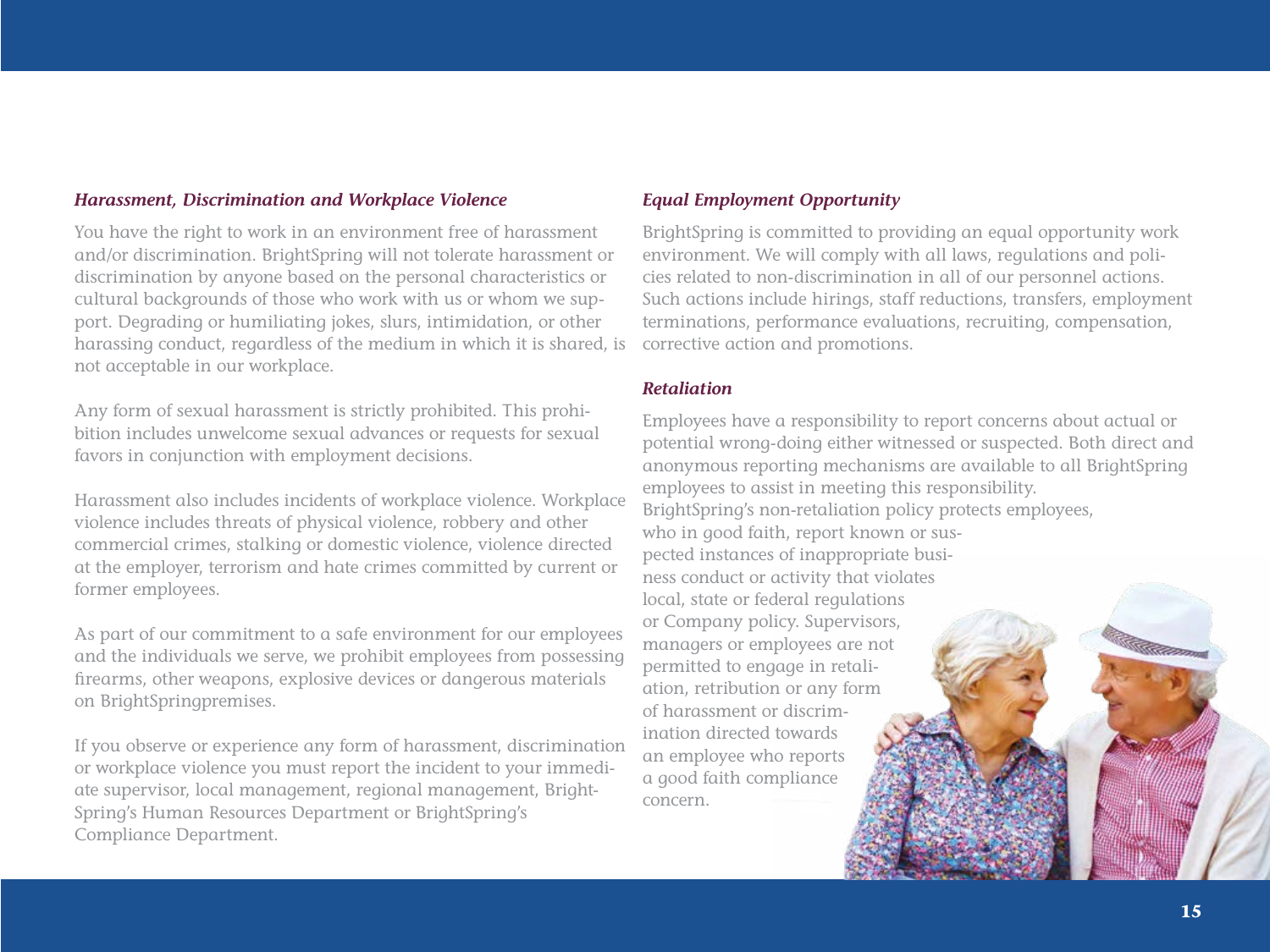### Get Going!

#### *Corporate Opportunities*

BrightSpring employees owe a duty to BrightSpring to advance the Company's legitimate interests when the opportunity to do so arises. You may not take for yourself a corporate opportunity that is discovered in the course of your BrightSpring employment or representation or through the use of corporate property, information or position, nor may you compete against BrightSpring.

#### *Conflicts of Interest*

Employees shall not engage in any activities that conflict or might appear to conflict with the interests of BrightSpring or its sub sidiaries and shall bring to the attention of the BrightSpring Compliance Department any information about any actual or apparent conflicts of interest involving employees or others with respect to BrightSpring.

A conflict of interest occurs when an employee's private interests interfere in any way with the interests of BrightSpring. A conflict of interest may also exist if the demands of any outside activities distract you from the performance of your job or cause you to use BrightSpring's resources for a non-Bright - Spring purpose. An employee's obligation to conduct Bright - Spring's business in an honest and ethical manner includes the ethical handling of actual or apparent conflicts of interest between personal and professional relationships. You must remain free of conflicts of interest for the proper performance of your responsibilities.

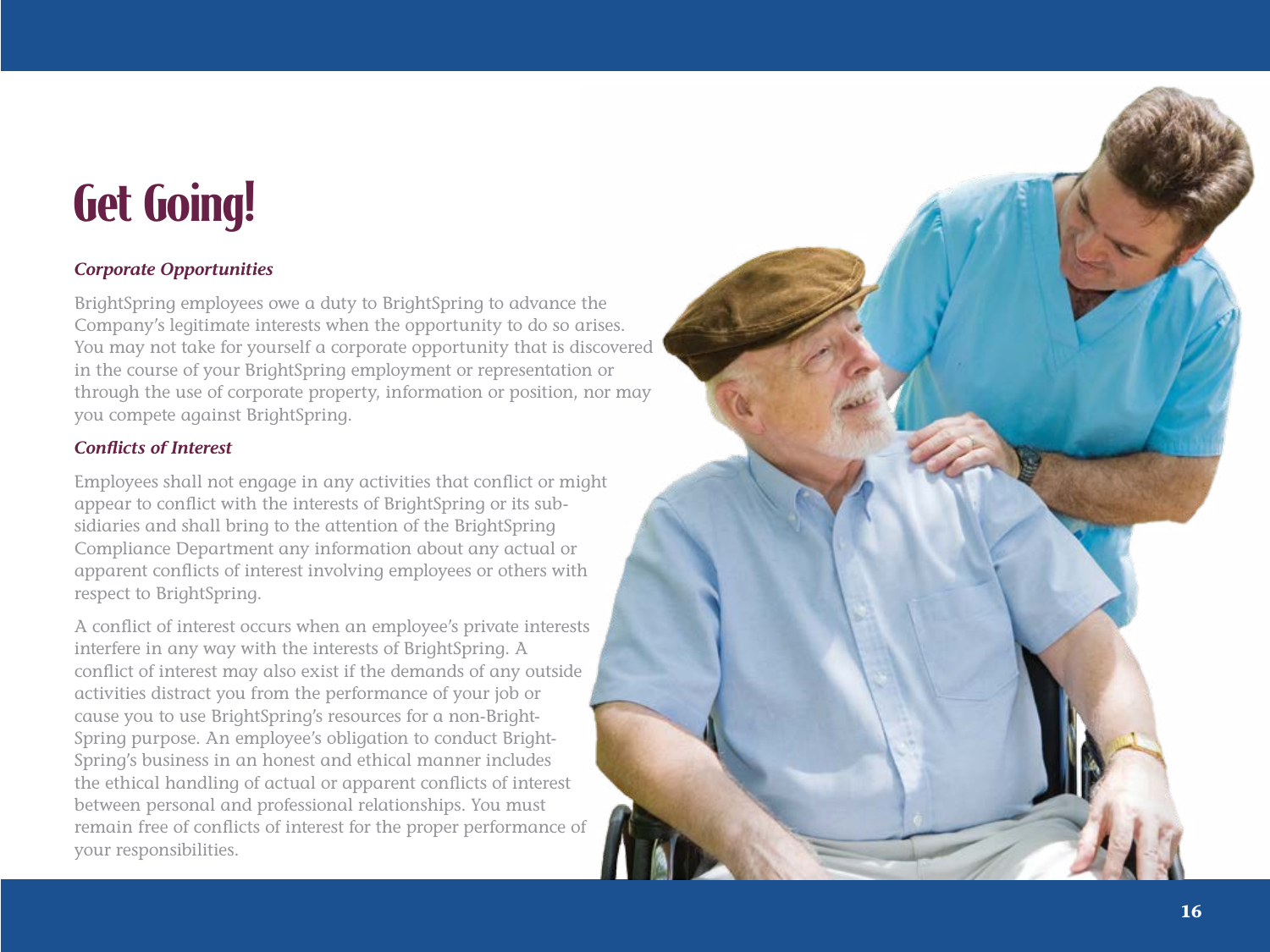Before making any investment, accepting any position or benefits, participating in any transaction or business arrangement or otherwise acting in a manner that creates or appears to create a conflict of interest, an employee must make full disclosure of all facts and circumstances to BrightSpring's Legal Department, and obtain the prior written approval of BrightSprings Chief Legal Officer. The disclosure obligations of employees extend to disclosure of changed circumstances relating to apparent or actual conflicts of interest.

#### *Reporting of Time Worked and Services Provided*

Each employee of BrightSpring is responsible for the timely and accurate reporting of time worked and documenting services provided. Any falsification of hours or services is a serious violation of company policy and will result in corrective action, up to and including termination of your employment.

#### *Financial Disclosure, Insider Information and Securities Trading*

While BrightSpring is not a publicly traded company, from time to time its executive and financial officers may make full, fair, accurate, timely and understandable disclosures in periodic reports filed by BrightSpring with the Securities and Exchange Commission (SEC). The CEO and senior financial officers shall be responsible for BrightSpring's policies and procedures that provide the most accurate and truthful reporting of BrightSpring's business and financial performance and shall promptly bring to the attention of the Audit Committee or its designee any material information of which they may become aware that may affect the disclosures made by BrightSpring in its filings.

As an employee, you may become aware of nonpublic information

about BrightSpring that would influence another person to buy, hold or sell stock. This is known as "insider information." Securities law and BrightSpring policy prohibit individuals from trading in Bright-Spring stock or other marketable securities on the basis of non-public material information or from influencing others to trade in such securities based on this information.

Non-public insider information may include discussions or plans regarding expansion, marketing strategy, financial results or other business activity. You may not discuss this type of information with anyone outside BrightSpring. At work, you should discuss this information on a strictly "need to know" basis only with other employees who require this information to perform their jobs.

If you obtain access to non-public material information about the company while performing your job, you may not use that information to buy, sell or retain securities of BrightSpring or any other company. Even if you do not buy or sell securities based on what you know, discussing the information with others, such as family members, friends, vendors, suppliers and other outside acquaintances is prohibited. If you have any questions regarding insider trading/security trading, you should refer your questions to the Legal Department.

#### *Background Checks*

Background checks may include social security, motor vehicle, government sanctions/exclusions and criminal history for each new employee, volunteer or intern as consistent with your operation's policy. Retention or contracting of independent contractors, vendors, temporary agencies and/or other business associates must also be screened in accordance with BrightSpring's Screening/Interview Process policy.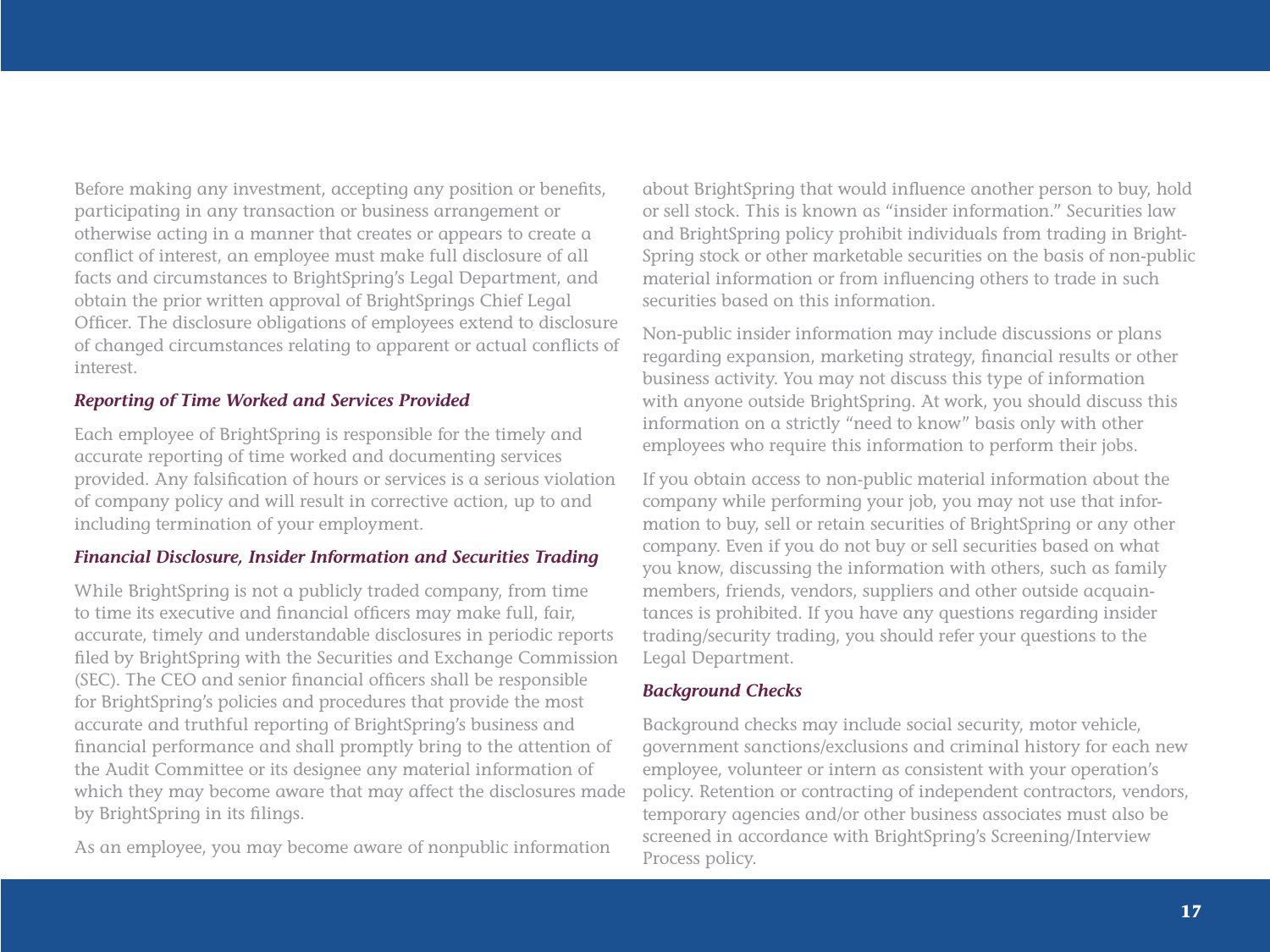BrightSpring will not knowingly hire, retain, employ or contract with any individual or entity that has been excluded from participation in any state- and/or federally-funded program. BrightSpring also will not knowingly conduct business or continue to conduct business with any individual or entity, whether independent contractor, subcontractor, supplier or vendor, who has been excluded from participation in any state- and/or federally-funded program.

You must advise your immediate supervisor, local management team or the Compliance Department if you become ineligible to participate in state- and/or federally-funded programs.

Verification of licenses, certifications, and scholastic information must be made through the appropriate licensing or certifying agency. Failure to obtain proper verification may result in the filing of a false claim if the employee or contractor providing the service

was later found not to be properly credentialed.

#### *Controlled Substances*

In many operations, only a nurse can administer medication. If you are unaware of who administers medication at your operation, ask your supervisor. If medication administration is included as part of your responsibilities, you will have routine access to prescription drugs, controlled substances and other medical supplies. It is extremely important that these items be handled and accounted for properly. You must be trained in accordance with operation/state policy to administer medications. Medications must only be used for the person to whom they are prescribed. If you become aware of the removal or diversion of drugs or medical supplies from BrightSpring, you must report the incident immediately through established operational procedure.

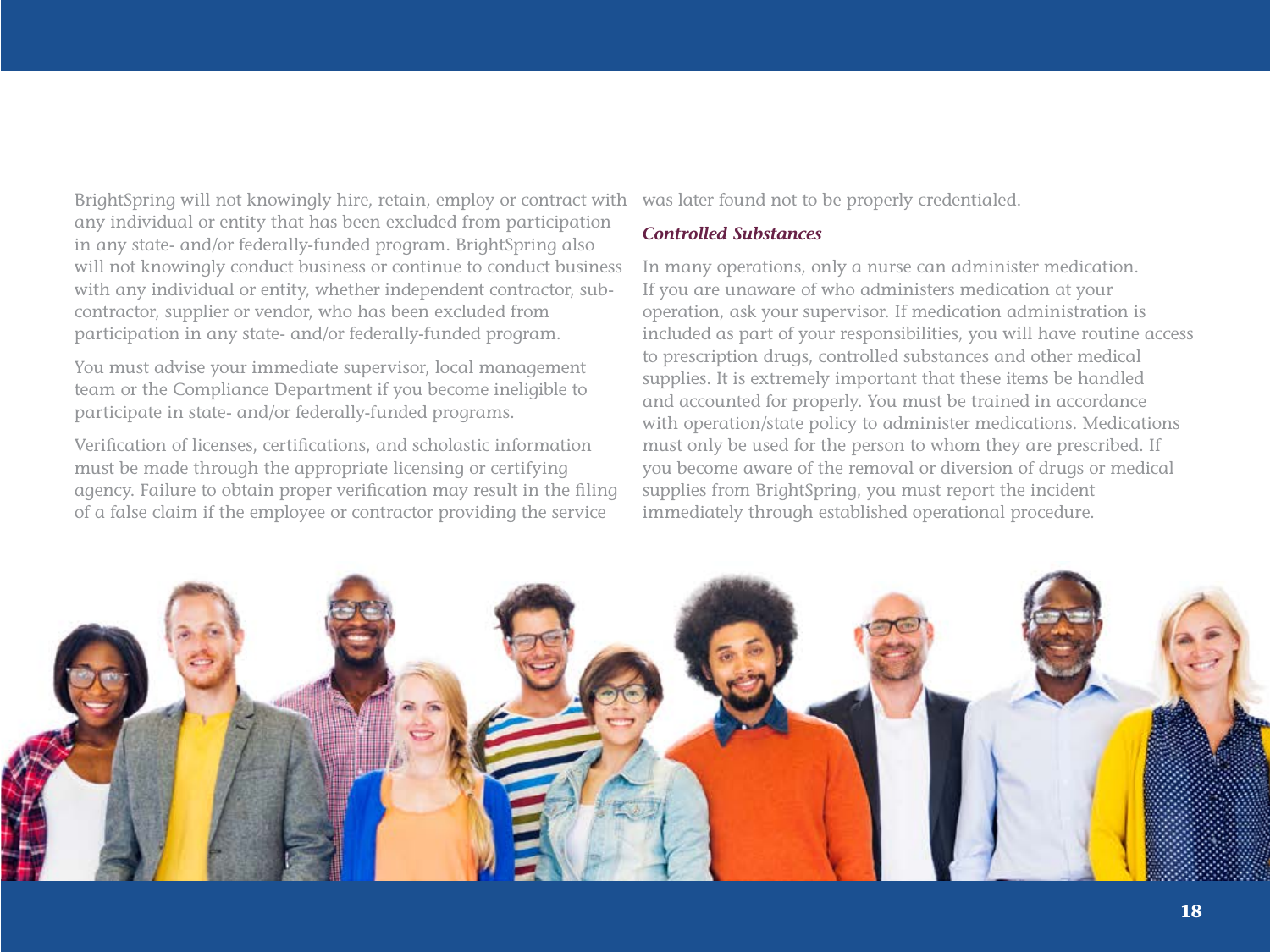### **Attitude**

#### *Violations of the Code of Conduct*

The Board of Directors shall determine, or designate appropriate persons to determine, appropriate actions to be taken in the event of violations of the Code of Conduct. Such actions shall be reasonably designed to deter wrongdoing and to promote accountability for adherence to the Code of Conduct and may include progressive corrective action, written notice to the individual involved that there has been a violation, demotion or reassignment of the individual involved, suspension with or without pay or benefits or termination of the individual's employment. In determining what action is appropriate, all relevant information shall be taken into account, including the nature and severity of the violation, whether the violation was a single occurrence or repeated occurrences, whether the violation appears to have been intentional or inadvertent, whether the individual in question had been advised prior to the violation as to the proper course of action and whether or not the individual in question had committed other violations in the past.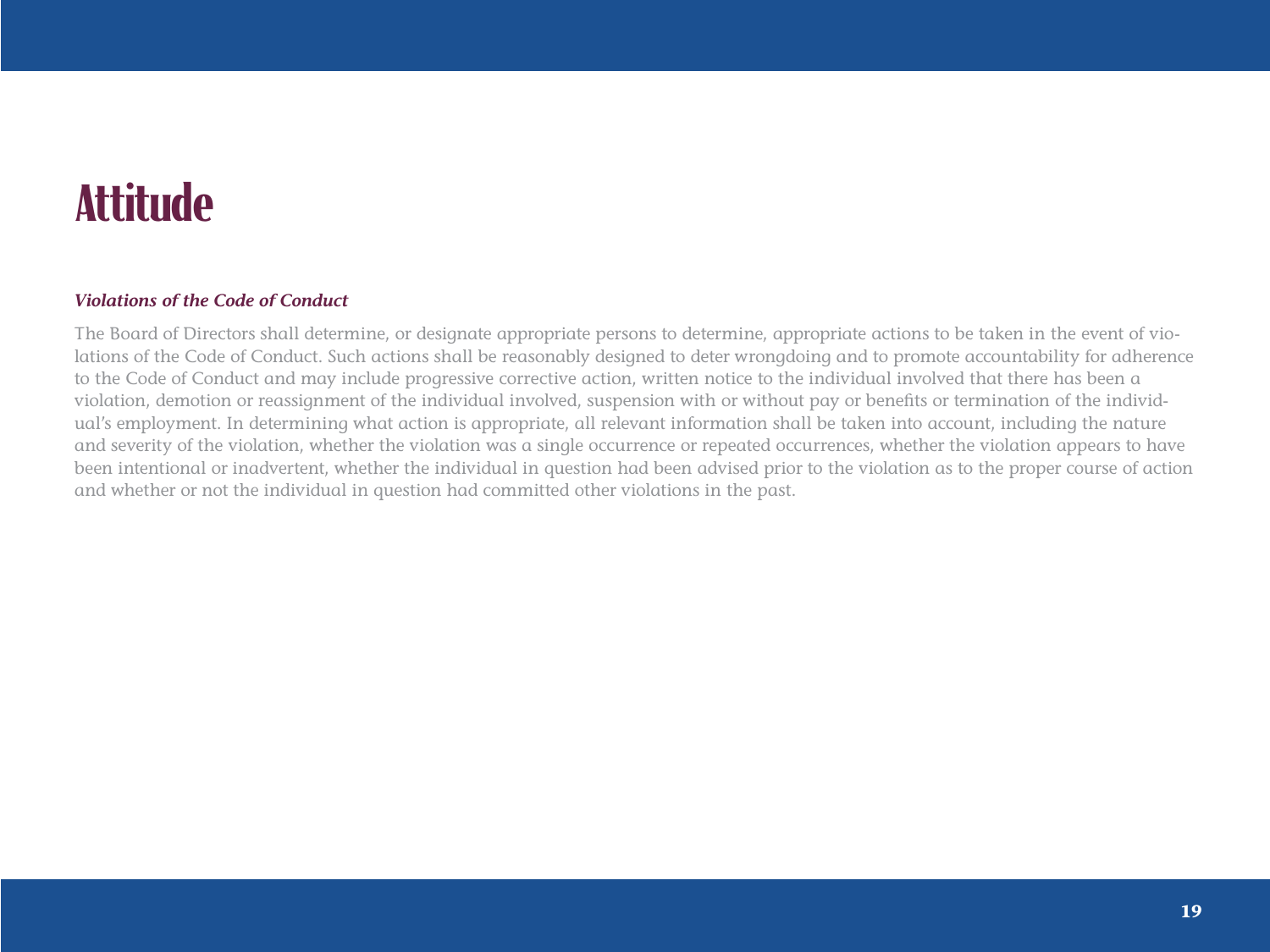### Communication

#### *The Compliance Action Line*

The Compliance Action Line is available to supplement your existing internal communi cation channels. The Compliance Action Line is intended to be used to report compliance-related concerns. You should first attempt to commu nicate your concerns through your existing internal communication channels, such as your immediate supervisor and/or local/ regional/divisional management team. If the existing internal communication channels seem inappropriate, you may either write, email or call the Compliance Department (800.866.0860, ext. 2659).

You may call the BrightSpring Compliance Action Line at 866.293.3863 at anytime. A trained interviewer will be available 24 hours a day, 365 days a year. Calls to the Compliance Action Line will not be traced and will be treated confidentially. You may remain anonymous if you choose.

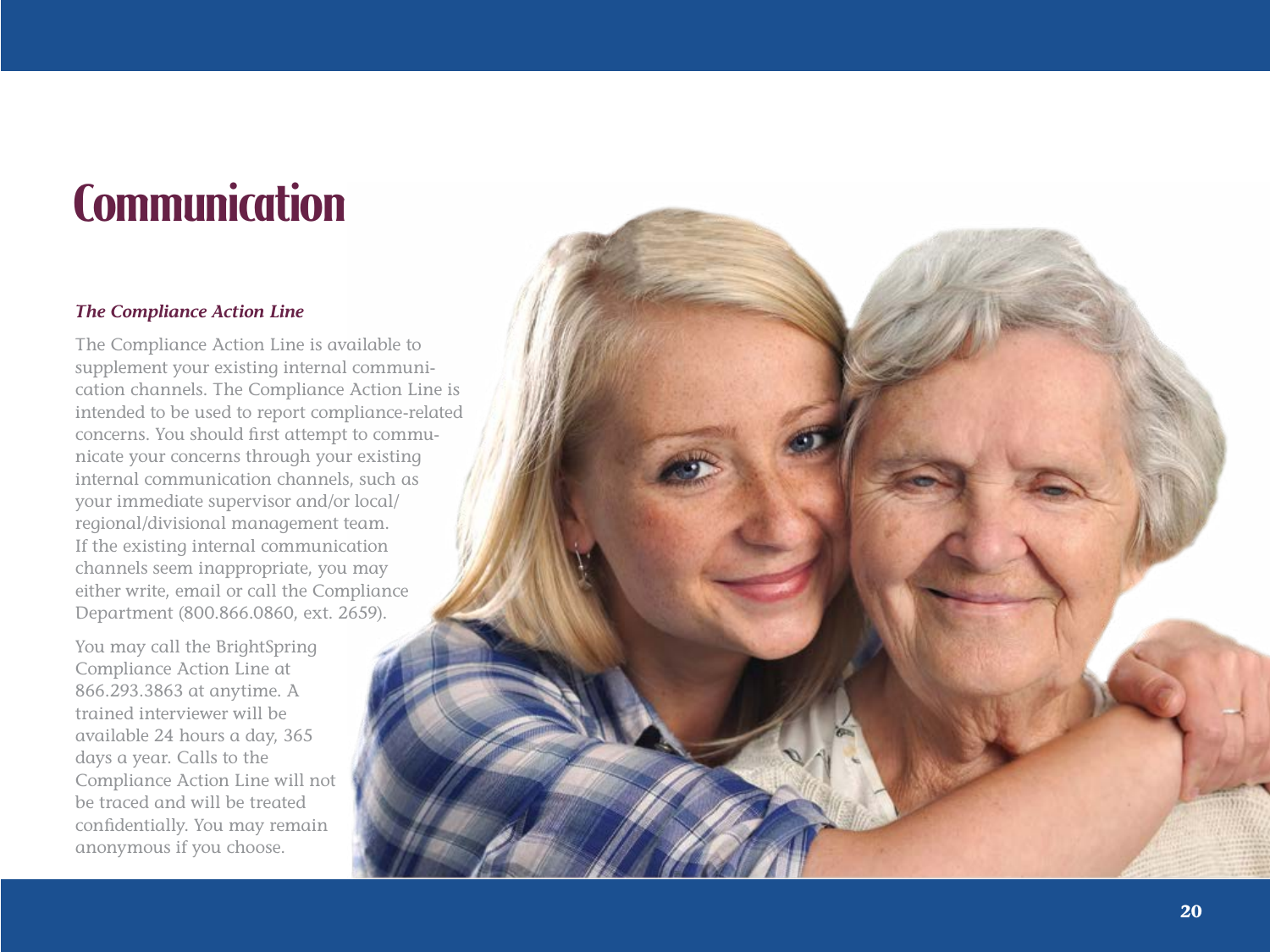No caller will be subject to retaliation for bringing forth a good faith concern. Anyone who attempts to retaliate against an employee who has made a call to the Compliance Action Line in good faith will be subject to corrective action, up to and including termination of employment.

Any person using the Compliance Action Line to purposely report false information or to attempt to settle personal grievances by making false reports or repeating reckless gossip will be subject to corrective action.

Remember, the Compliance Action Line is available to supplement existing communication channels. It is NOT intended to replace your local management team or procedures for reporting critical incidents.

In addition to the Compliance Action Line, BrightSpring's website, www.BrightSpringHealth.com, offers a contact section for email access to the Compliance Department as another method to communicate compliance concerns.

#### *Confidentiality*

Confidential information may be used to perform your job, but it must not be given to others outside BrightSpring or your department unless authorized by your supervisor.

All programs and services must ensure that the privacy of the individuals we support is honored at all times. Without specific informed authorization, any information, whether written, electronic/social media, video, photographic, audio or other personal information may not be disclosed.

Confidential information about Bright-Spring's strategies and operations is a valuable asset. Confidential information includes personnel data maintained by the company, lists of persons supported, file records of persons supported, individual service plans, individual plans of care, clinical information, pricing and cost data. It also includes, but is not limited to, information pertaining to acquisitions, divestitures, affiliations and mergers, financial data, research data, strategic plans, marketing strategies/techniques, employee lists and data maintained by the company, supplier and subcontractor information and proprietary computer software. (Also see sections: Information Involving People We Support /Privacy Rules and Financial Disclosure, Insider Information and Securities Trading.)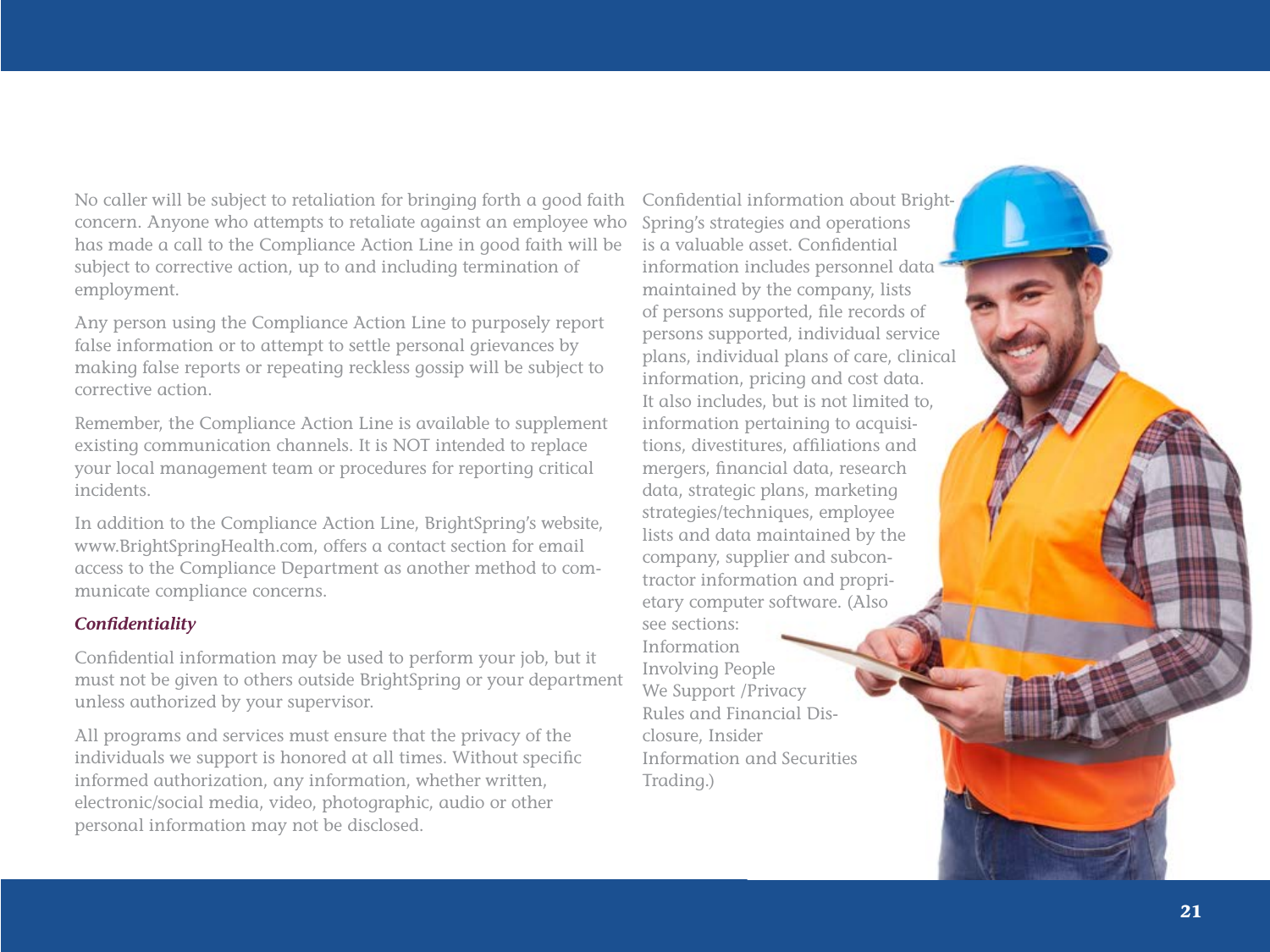#### *Electronic Media*

BrightSpring's communications systems, including electronic mail (email), intranet, internet access and voice mail, are the property of BrightSpring.

BrightSpring reserves the right to periodically access, monitor and disclose the contents of intranet, email and voice mail messages. Access and disclosure of individual employee messages may only be done with the approval of the Legal or Compliance Departments.

Employees may not use internal communication channels or access to the internet to post, store, transmit, download or distribute any threatening, reckless, maliciously false, pornographic or obscene materials. This includes anything constituting or encouraging a criminal offense, giving rise to civil liability or otherwise violating any laws.

Employees who abuse our communications systems or use them excessively for nonbusiness purposes may lose these privileges and be subject to corrective action, up to and including termination of employment.

#### *Information Security*

To ensure regulatory compliance, BrightSpring computer users are expected to maintain good security practices by being familiar with and following the Company's Information Systems Security Policy. You are expected to ensure the confidentiality (privacy) of sensitive data by only disclosing it when there is a "need to know," not accessing sensitive information for the sake of curiosity, keeping portable electronic devices appropriately secured, and locking computer workstations before stepping away from your desk.

To maintain a secure operating environment, it is important that you save all files on BrightSpring servers rather than directly onto computer workstations, never share passwords, never write down passwords, choose complex and hard-to-guess passwords, report suspicious and unusual activity, and never open email attachments from suspicious or unknown sources.

Immediately advise BrightSpring's Information Technology (IT) Department, Legal Department and Compliance Department of any information security breach or theft/loss of any electronic data or device, including mobile phones, laptop computers or portable storage device (USB drive).

#### *Outside Contacts*

BrightSpring's Communication Department will advise your department/operation regarding any known or expected media inquiries.

You must immediately contact your supervisor or local management in the event that outside media should appear at your workplace asking questions or requesting to enter the premises. You have no obligation to allow any unauthorized personnel into your work premises. It is a breach of privacy to allow such unauthorized personnel into the residence of a person we support.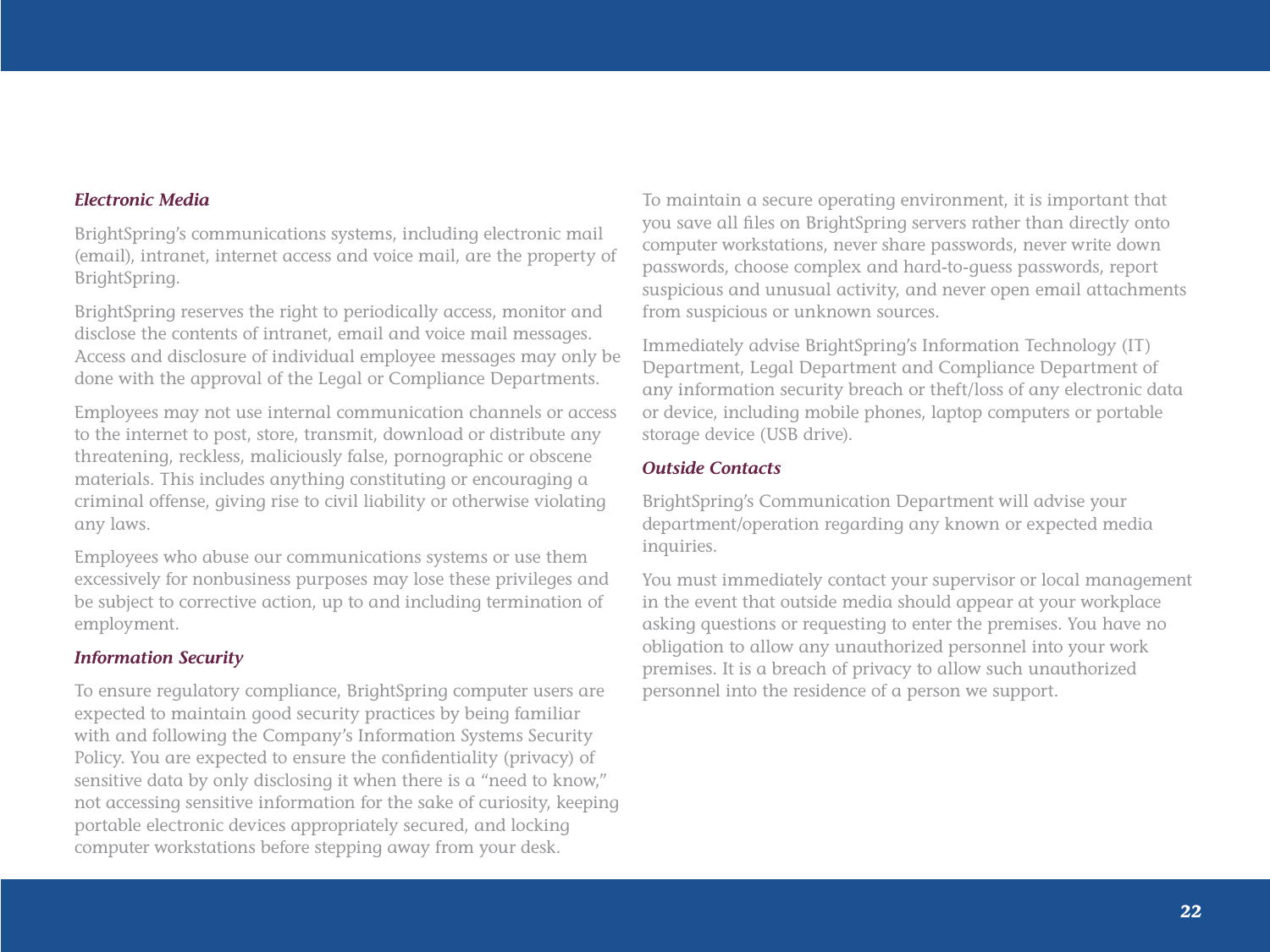### **You!**

#### *Managing Company Resources and Assets*

It is your responsibility to preserve BrightSpring's assets including employee time, materials, supplies, equipment and information. Such assets are to be maintained for business-related purposes. Bright - Spring maintains a system of internal controls to reasonably ensure that company assets are properly used for business purposes. As a general rule, you may not use any BrightSpring asset for your own personal use without your supervisor's permission. Any community or charitable use of company resources and/or assets must be approved in advance by your supervisor.

You may not use BrightSpring's resources or assets for your own personal financial gain. You are expected to manage and protect the assets of our company and of the people that we support. Any improper financial gain to you through misconduct involvingBrightSpring or the property of individuals we support is strictly prohibited. Misconduct includes the outright theft of

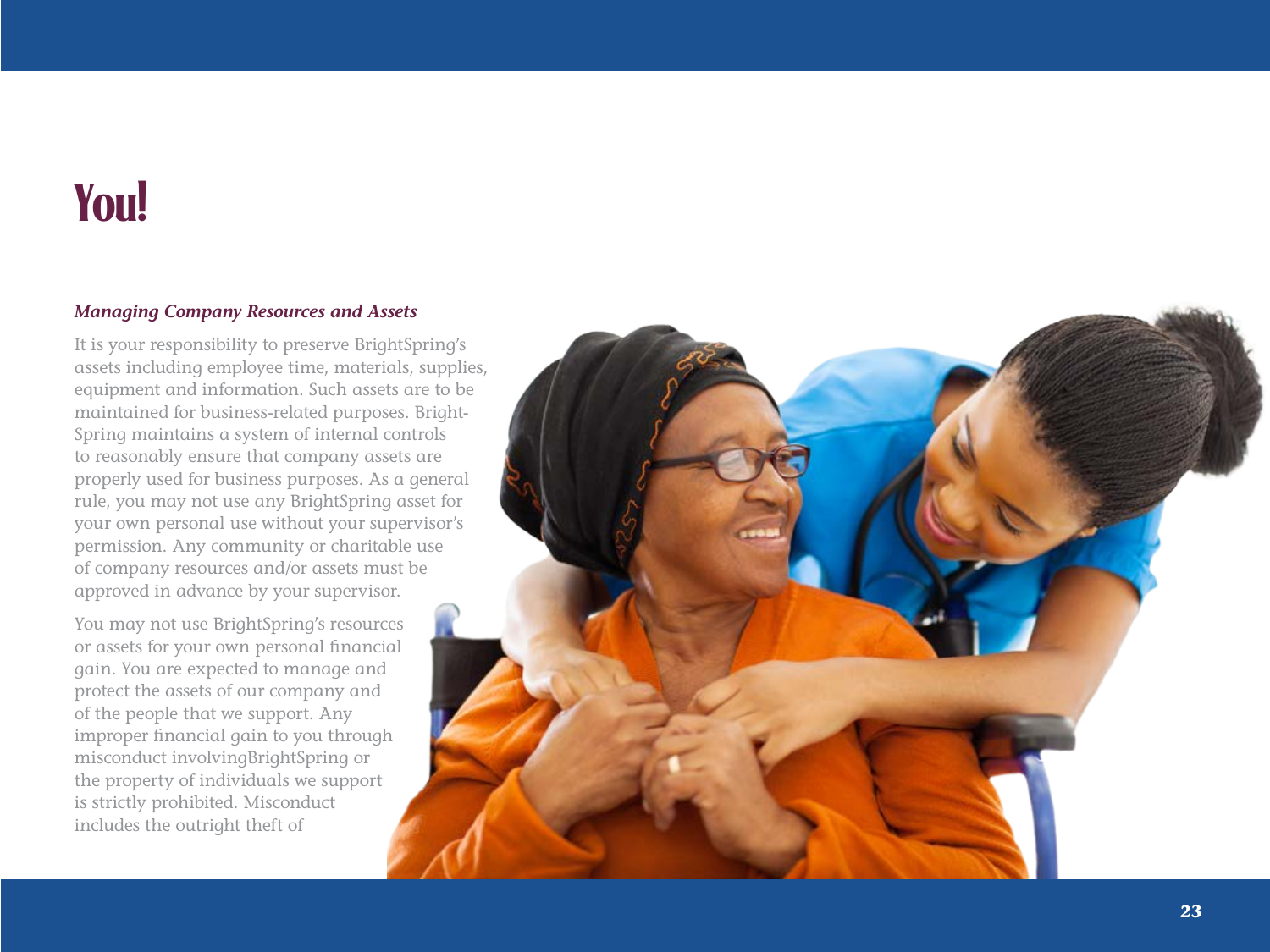property, stealing or misuse of money belonging to BrightSpring or the people that we support. Misuse of BrightSpring's assets and those of the people we support is a serious violation of company policy and will result in corrective action, up to and including termination of employment and possible legal action.

#### *Purchase Card Usage*

Purchase Card (PCard) usage should be limited to petty cash type transactions. Any exceptions to this policy must be approved by a BrightSpring Senior Vice President. PCards may not be used to bypass the normal approval and purchasing process.

Because PCards are used just like cash, the same standards and precautions that are followed to protect petty cash should be used for PCard purchases. Any employee who has been approved to use a PCard is responsible for using it properly and responsibly, according to appropriate company policy for its use.

Employees who abuse the PCard system or use the PCard for nonbusiness purposes may lose these privileges and be subject to corrective action, up to and including termination of employment.

#### *Billing for Services*

BrightSpring is committed to ensuring that all billing and reimbursement practices comply with federal and state laws, regulations, guidelines and policies. All bills must be accurate and timely and reflect current rates. This refers to all funding sources such as Medicaid, Medicare, U.S. Department of Labor and other government-funded contracts as well as private insurance and private payers.

In situations where the documentation that services were provided is the employee's signed time sheet, the employee must be aware that the time sheet becomes a billing document and it must be completed accurately and completely. Any falsification of hours or information on a time sheet may translate into incorrect billing and reimbursement. (Also see section: Reporting of Time Worked and Services Provided.)

BrightSpring prohibits any employee from knowingly or intentionally causing or submitting billings that are false. Any employee who knowingly falsifies billing documentation will be subject to corrective action, up to and including termination of employment.

BrightSpring implements oversight systems to ensure that billing accurately reflects only services properly provided. Complete and accurate documentation of services provided is critical for accurate billing to occur. Any suspected violations are to be referred to your regional/divisional management AND the Compliance Department.

#### *Cost Reports*

Much of our business involves reimbursement under government programs that require the submission of certain reports of our costs of operation. We will comply with state and/or federal regulations relating to all cost reports. These regulations define what costs are allowable and how to claim reimbursement for the cost of services provided to the people we support. Given the complexity of issues related to the completion and submission of cost reports, all questions or concerns regarding cost reports must be communicated to our Reimbursement Department.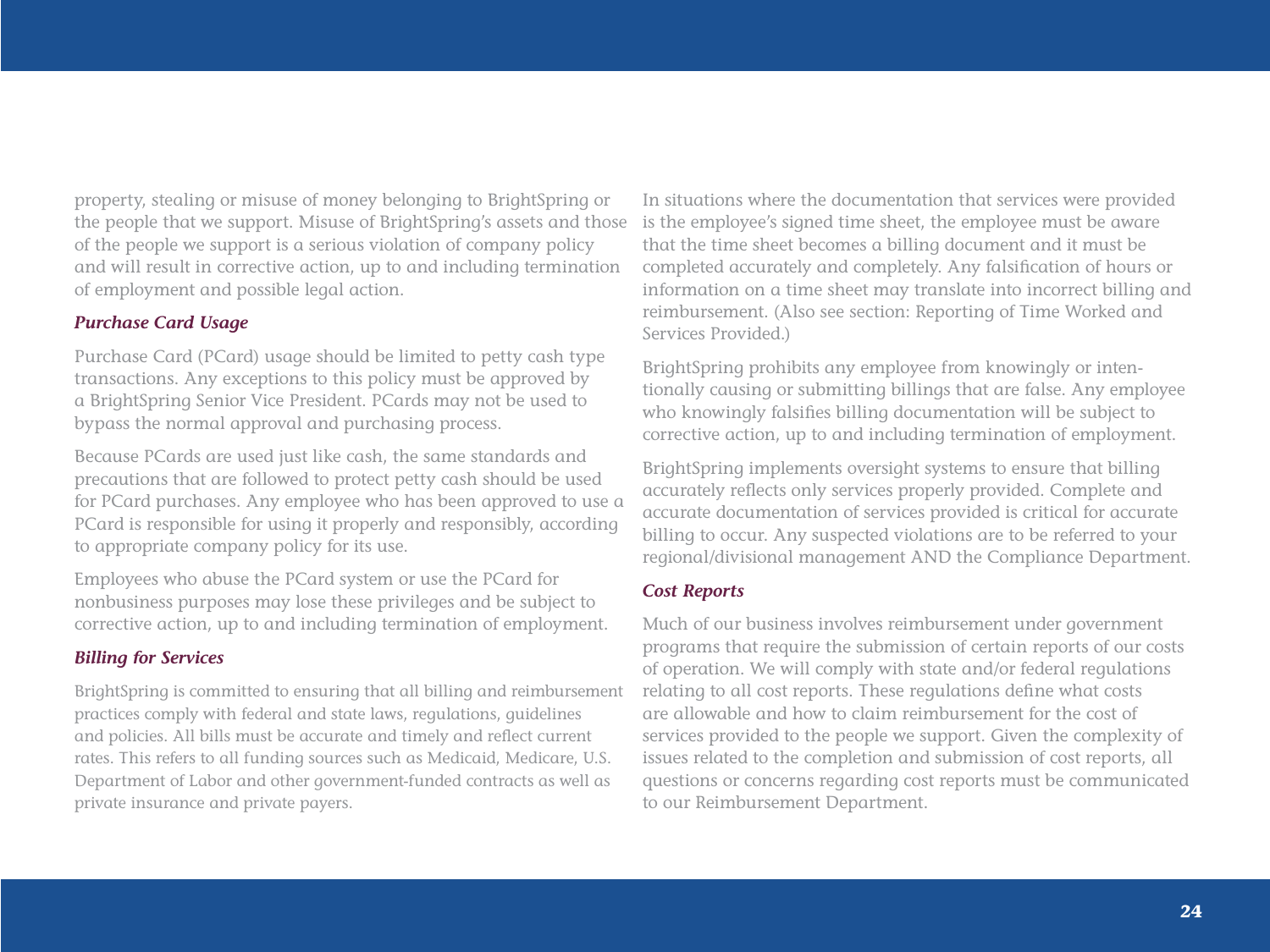#### *Accuracy, Retention and Disposal of Documents and Records*

Records include paper documents, such as letters and memos; computer-based information such as email, computer files on hard drive, USB, cloud or any other storage device; and, any other medium that contains information about BrightSpring, our business activities or the people we support.

All records must be retained in accordance with the applicable law and record retention policies specific to your operation or department. Record destruction may occur only according to BrightSpring policy. Any employee who falsifies or improperly destroys records will be subject to corrective action, up to and including termination of employment.

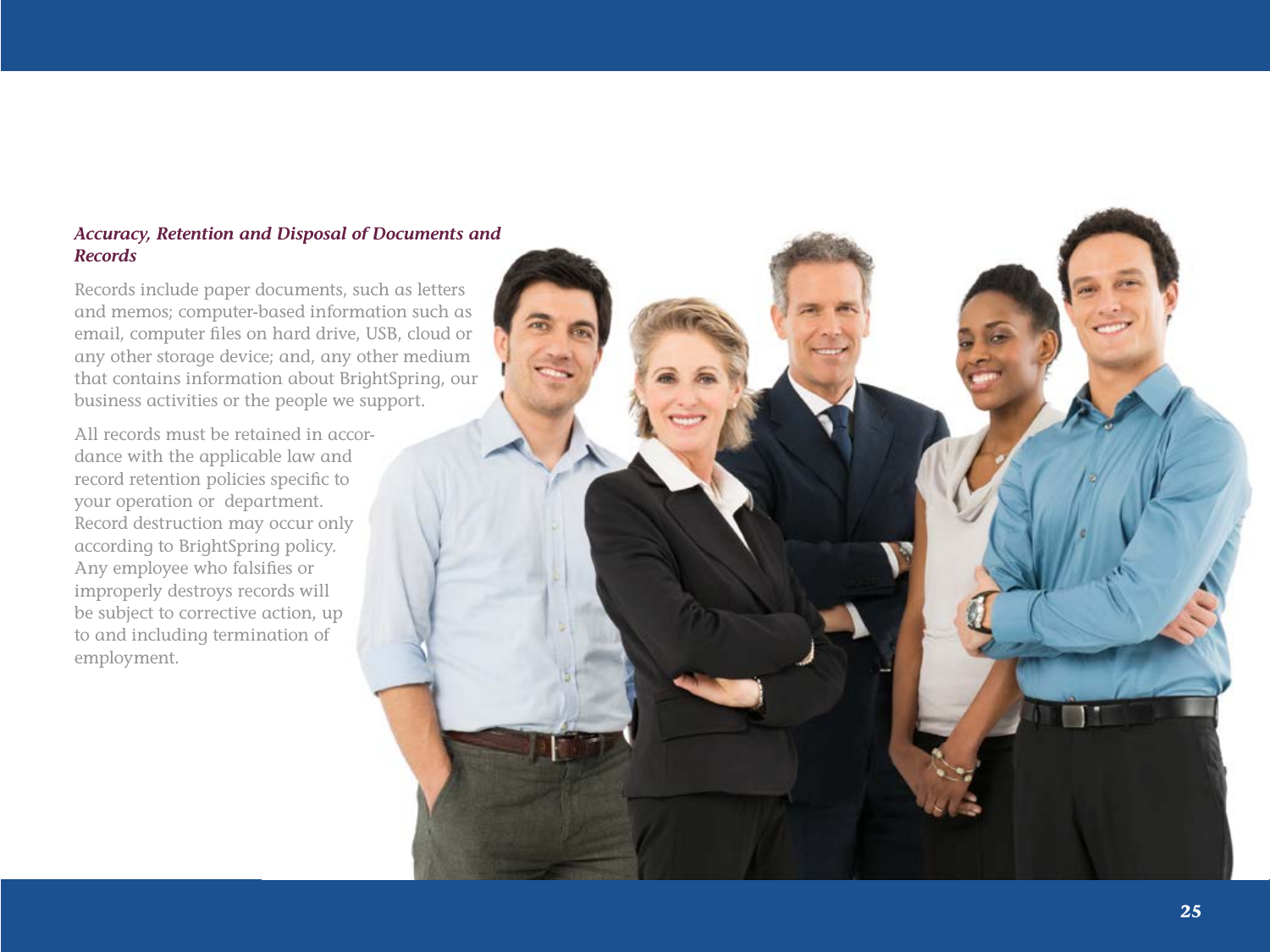# Identifying a Compliance

When identifying a compliance issue, you should ask yourself the following questions:

- **Is the action legal?**
- **Is the action ethical?**
- **Is the action supported by BrightSpring's Code of Conduct?**
- **Is the action supported by Company policy?**
- **Is it the "right thing to do"?**

If your answer to these questions indicate a possible violation of state, local or federal regulations of Company policy you must report the issue.

## See It ~~ Say It! BrightSpring's Compliance Action Line: 866.293.3863

Issue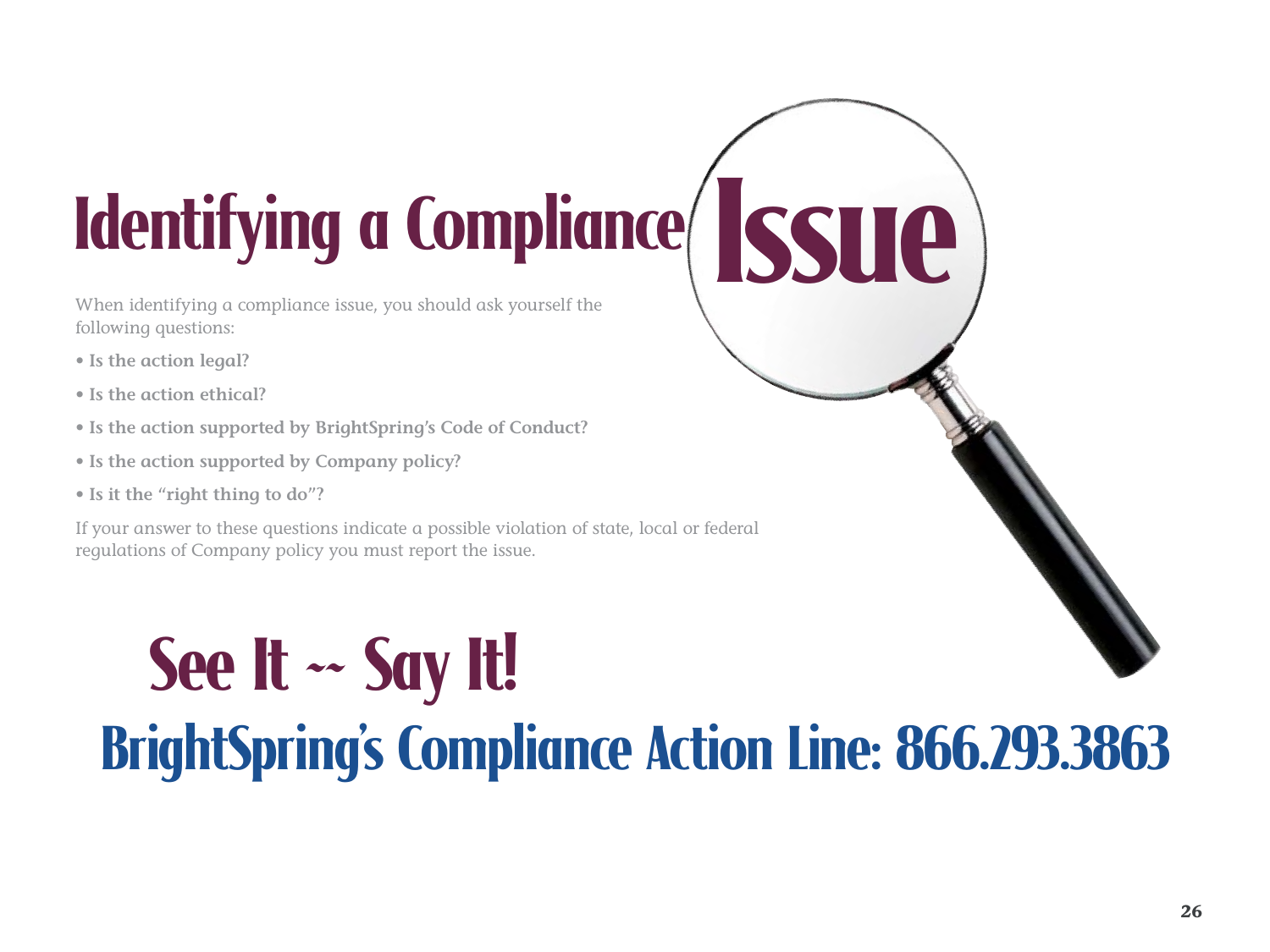### BrightSpring's Compliance & Ethics Department Contact Number 800.866.0860

### **Or** 502.394.2100 (If in Louisville)

To report compliance concerns at our Canadian or Puerto Rico operations, use our web-based reporting:

https://secure.ethicspoint.com/domain/media/en/gui/55619/index.html